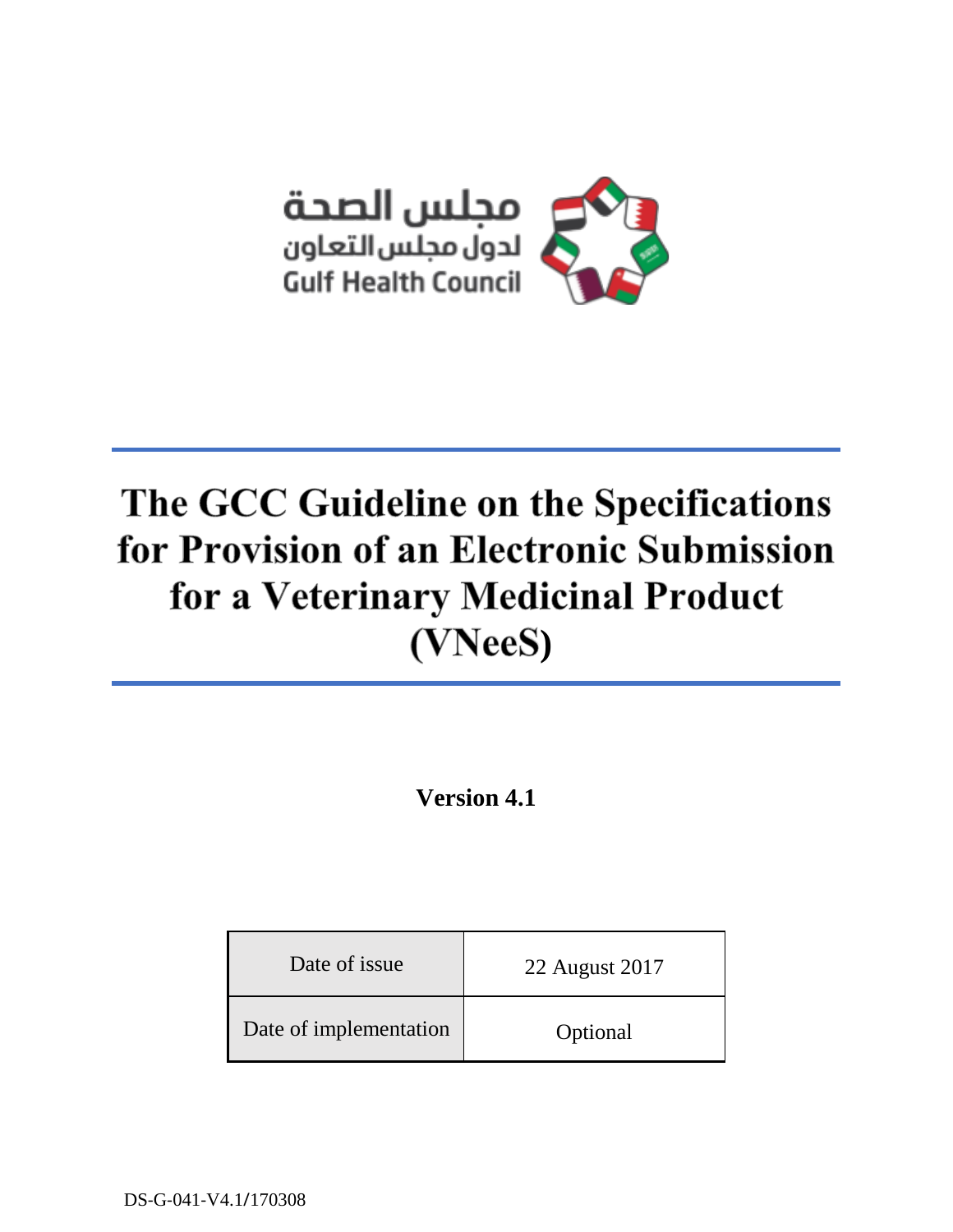# **Document Control**

| <b>Version</b> | <b>Author</b>                                                          | <b>Date</b>      | <b>Comments</b>                                                                             |
|----------------|------------------------------------------------------------------------|------------------|---------------------------------------------------------------------------------------------|
| 0.1            | <b>Veterinary Products</b><br>Licensing                                | 8 March 2017     | First approved version                                                                      |
| 0.2            | <b>Veterinary Products</b><br>Licensing                                | 26 November 2017 | Minor corrections                                                                           |
| 0.3            | <b>Veterinary Products</b><br>Licensing                                | 11 December 2017 | Corrections (BP, P/F criteria),<br>Formatting Files & Name<br><b>Sheet</b>                  |
| 0.4            | <b>Veterinary Products</b><br>Licensing                                | 20 December 2017 | Minor corrections                                                                           |
| 0.5            | <b>Veterinary Products</b><br>Licensing & Regulatory<br><b>Affairs</b> | 17 December 2018 | Minor corrections - file size<br>limit changed from 500 MB<br>to 100 MB                     |
| 0.6            | <b>Veterinary Products</b><br>Licensing & Regulatory<br><b>Affairs</b> | 18 December 2018 | Minor corrections - MRL<br>structure - Validation criteria                                  |
| 0.7            | Veterinary Products<br>Licensing & Regulatory<br><b>Affairs</b>        | 24 February 2019 | Clarification on Country and<br>Language Specific folder                                    |
| 0.8            | Veterinary Products<br>Licensing & Regulatory<br><b>Affairs</b>        | 03 March 2019    | Clarification on samples,<br>responses to questions                                         |
| 1.0            | Veterinary Products<br>Licensing & Regulatory<br><b>Affairs</b>        | 6 June 2019      | Corrections wording (BP, P/F)<br>criteria)                                                  |
| 3.0            | <b>Veterinary Products</b><br>Licensing & Regulatory<br><b>Affairs</b> | 22 October 2019  | Add CC in samples, 1-<br>responses, 1a51 and 1a52.<br>Remove of procedure type in<br>Annex. |
| 4.0            | <b>Executive Directorate of</b><br><b>Regulatory Affairs</b>           | 13 July 2021     | Update version and Align<br>with Validation Criteria<br>versioning                          |
| 4.1            | <b>Executive Directorate of</b><br><b>Regulatory Affairs</b>           | 10 November 2021 | <b>Update Validation Criteria</b>                                                           |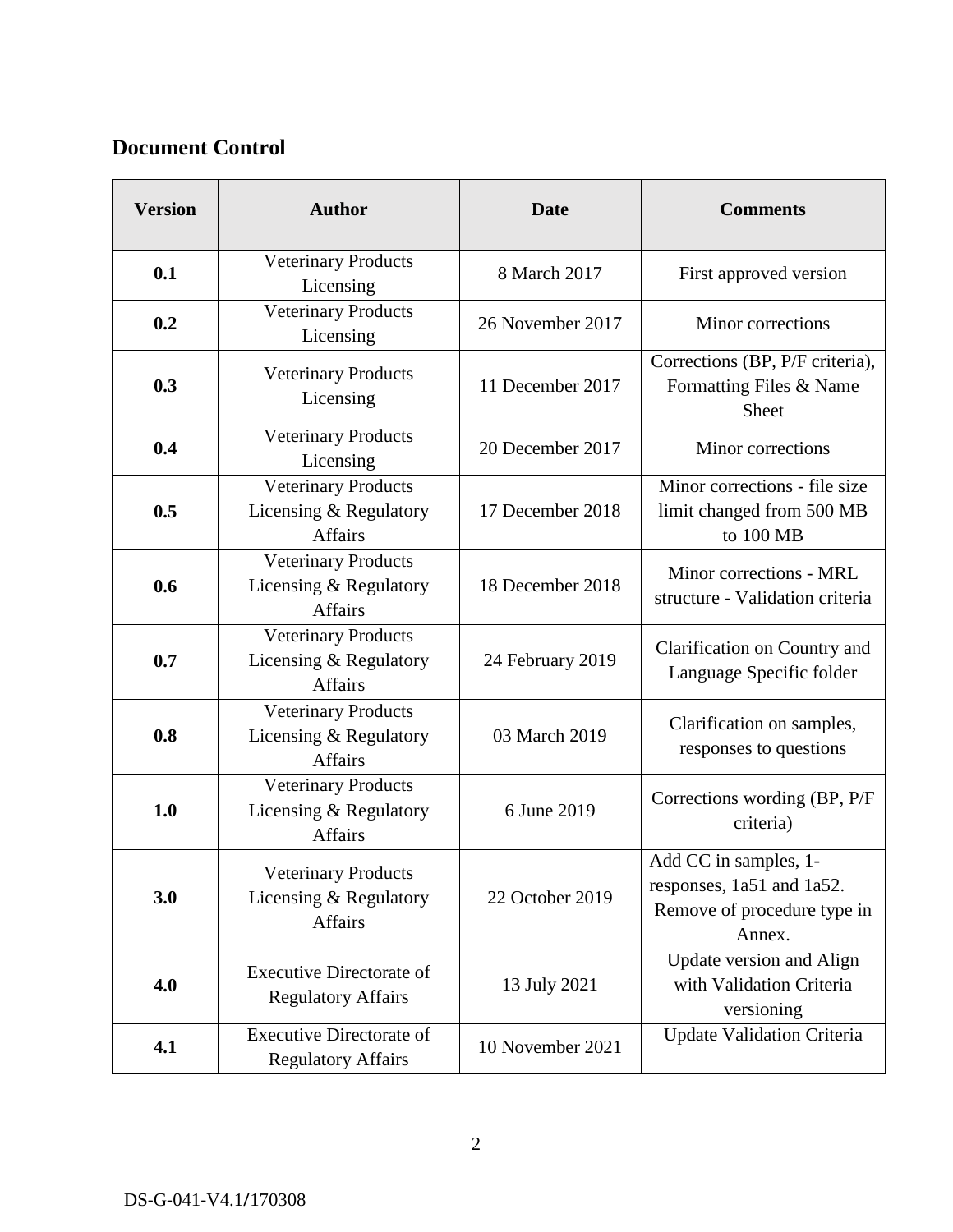# **What is New in Version No. 4.1?**

The following table shows the update to the previous version:

|      | <b>Section</b>           | <b>Description of change</b>                                          |
|------|--------------------------|-----------------------------------------------------------------------|
| 1.6. | <b>Related documents</b> | <b>Update:</b><br>1-c: Critical Summaries<br>$\overline{\phantom{0}}$ |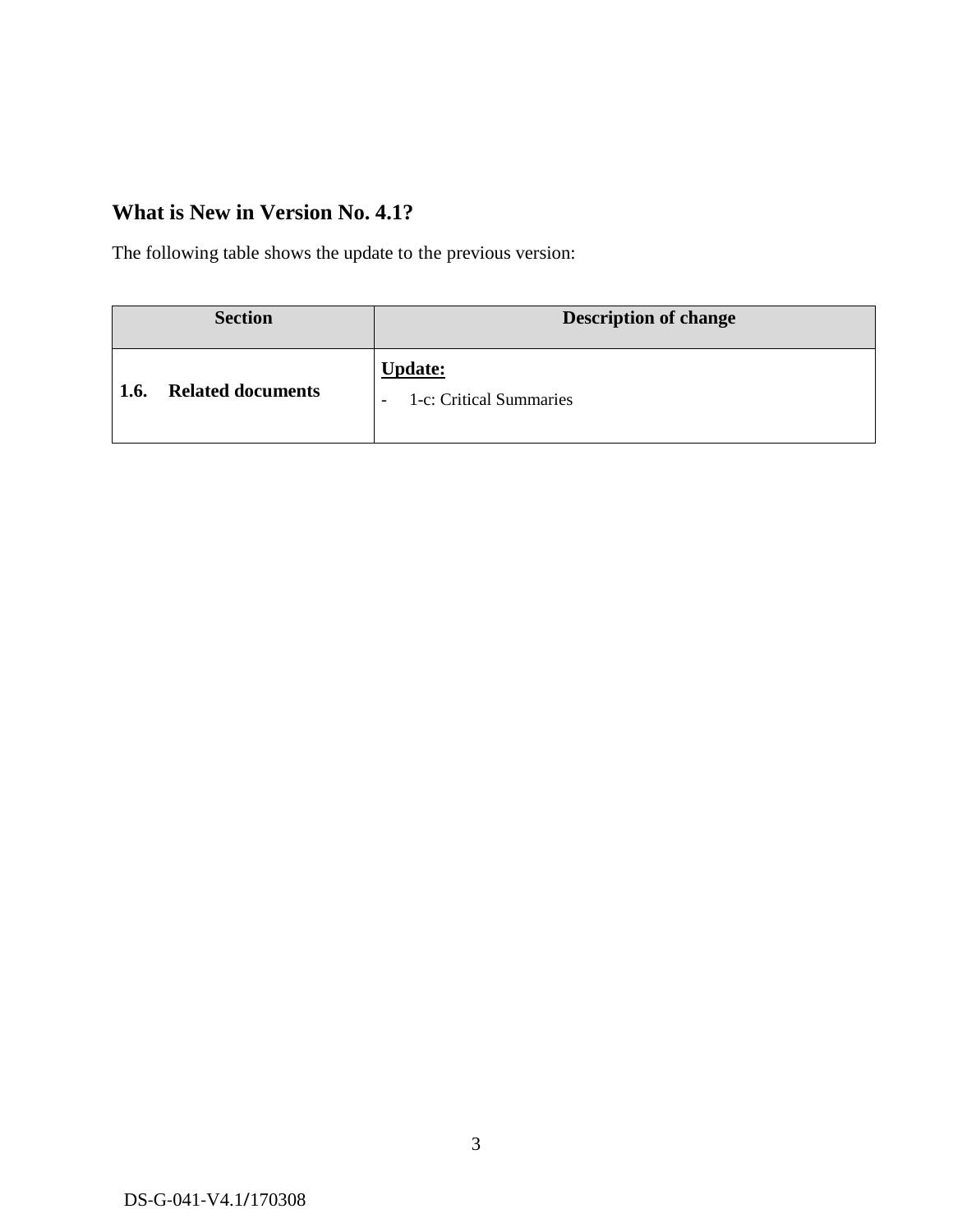# **Table of Contents**

| 1                |  |
|------------------|--|
| 1.1.             |  |
| 1.2.             |  |
| 1.3.             |  |
| 1.4.             |  |
| 1.5.             |  |
| 1.6.             |  |
| $\boldsymbol{2}$ |  |
| 2.1.             |  |
| 2.1.1            |  |
| 2.1.2            |  |
| 2.1.3            |  |
| 2.1.4            |  |
| 2.1.5            |  |
| 2.1.6            |  |
| 2.1.6.1          |  |
| 2.1.6.2          |  |
| 2.1.6.3          |  |
| 2.1.6.4          |  |
| 2.1.6.5          |  |
| 2.1.6.6          |  |
| 2.1.6.7          |  |
| 2.1.7            |  |
| 2.2.             |  |
| 2.2.1.           |  |
| 2.2.2.           |  |
| 2.2.3.           |  |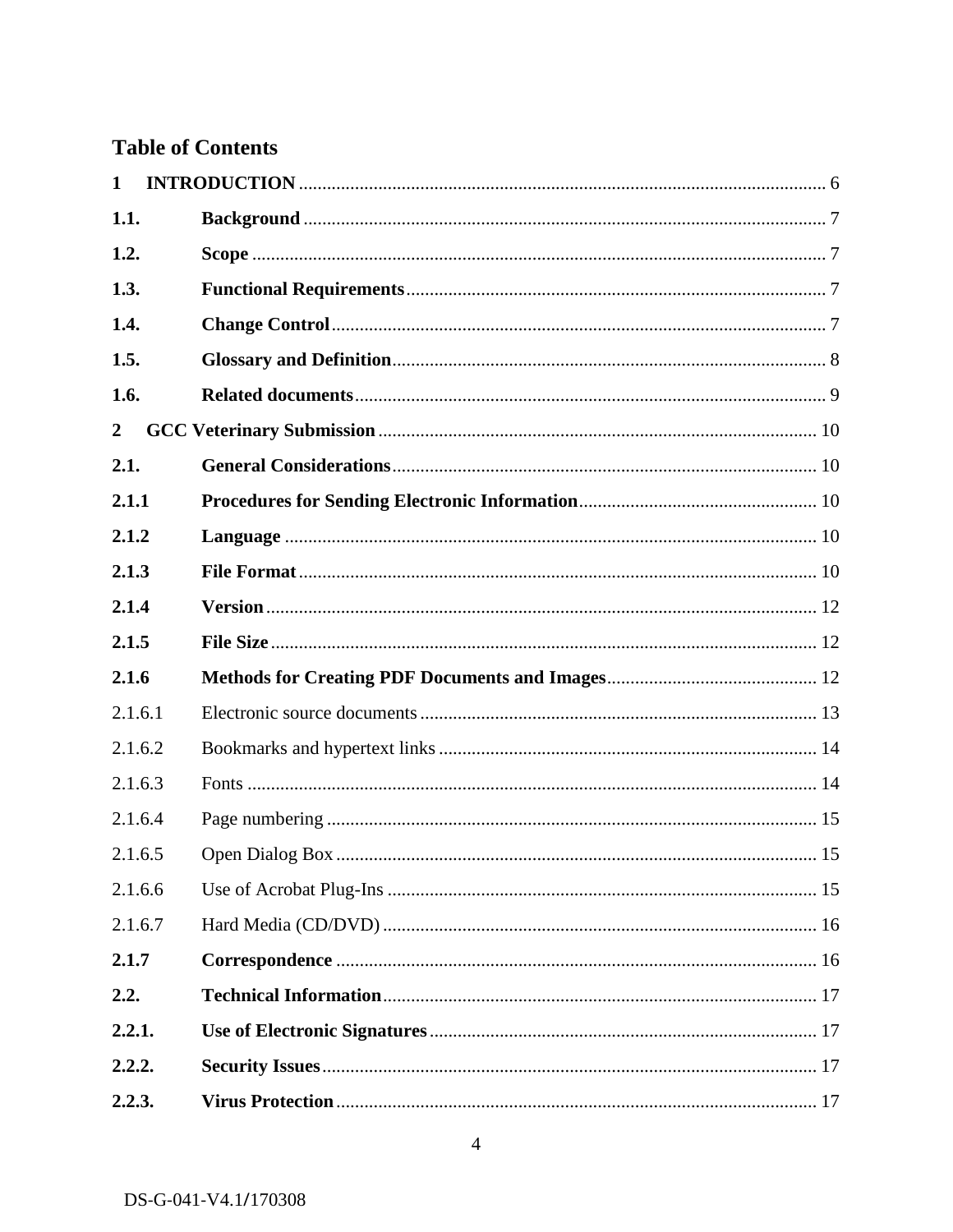| 2.2.4.  |  |  |  |
|---------|--|--|--|
| 2.3.    |  |  |  |
| 2.3.1.  |  |  |  |
| 2.3.2.  |  |  |  |
| 2.3.3.  |  |  |  |
| 2.3.4.  |  |  |  |
| 2.3.5.  |  |  |  |
| 2.3.6.  |  |  |  |
| 2.3.7.  |  |  |  |
| 2.3.8.  |  |  |  |
| 2.3.9.  |  |  |  |
| 2.3.10. |  |  |  |
| 2.3.11. |  |  |  |
|         |  |  |  |
|         |  |  |  |
|         |  |  |  |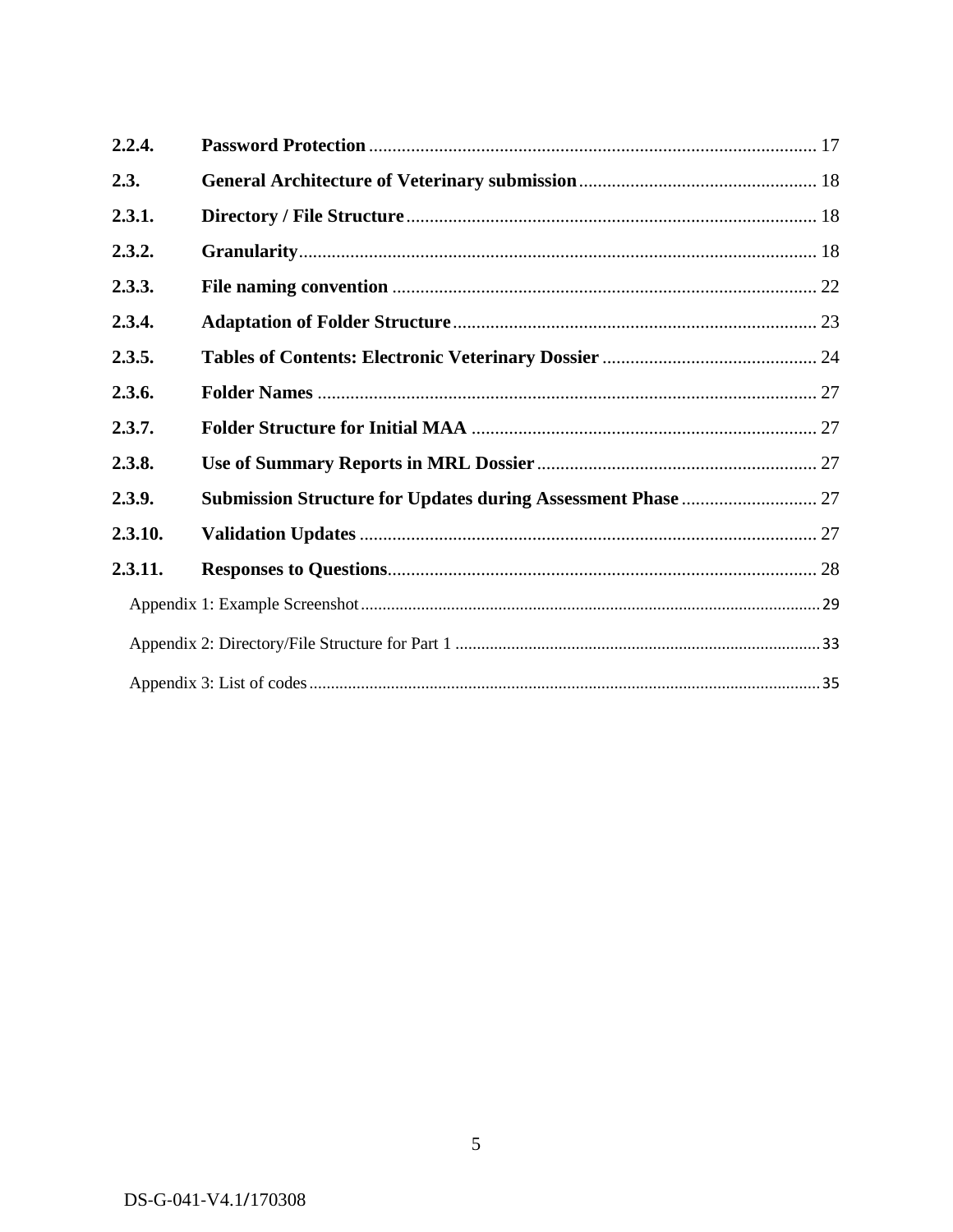# <span id="page-5-0"></span>**1 INTRODUCTION**

This document specifies provision of an electronic submission (e-submission) for a veterinary medicinal product; This Guidance Document is intended to assist applicants and regulators with submissions of dossiers in electronic format. It specifies the basic parameters required for an acceptable electronic submission.

This document is conformed to the recommendation of VICH for the harmonization of the technical requirements for veterinary product registration.

The objectives of the VICH are along the same lines as those of the ICH. The VICH will:

- Establish and implement harmonized technical requirements for the registration of veterinary medicinal products in the VICH regions, which meet high quality, safety and efficacy standards and minimize the use of test animals and costs of product development.
- Provide a basis for wider international harmonization of registration requirements.
- Monitor and maintain existing VICH guidelines, taking particular note of the ICH work program and, where necessary, update these VICH guidelines.
- Ensure efficient processes for maintaining and monitoring consistent interpretation of data requirements following the implementation of VICH guidelines.
- Ensure efficient processes for maintaining and monitoring consistent interpretation of data requirements following the implementation of VICH guidelines.
- By means of a constructive dialogue between regulatory authorities and industry provide technical guidance enabling response to significant emerging global issues and science that impact on regulatory requirements within the VICH regions.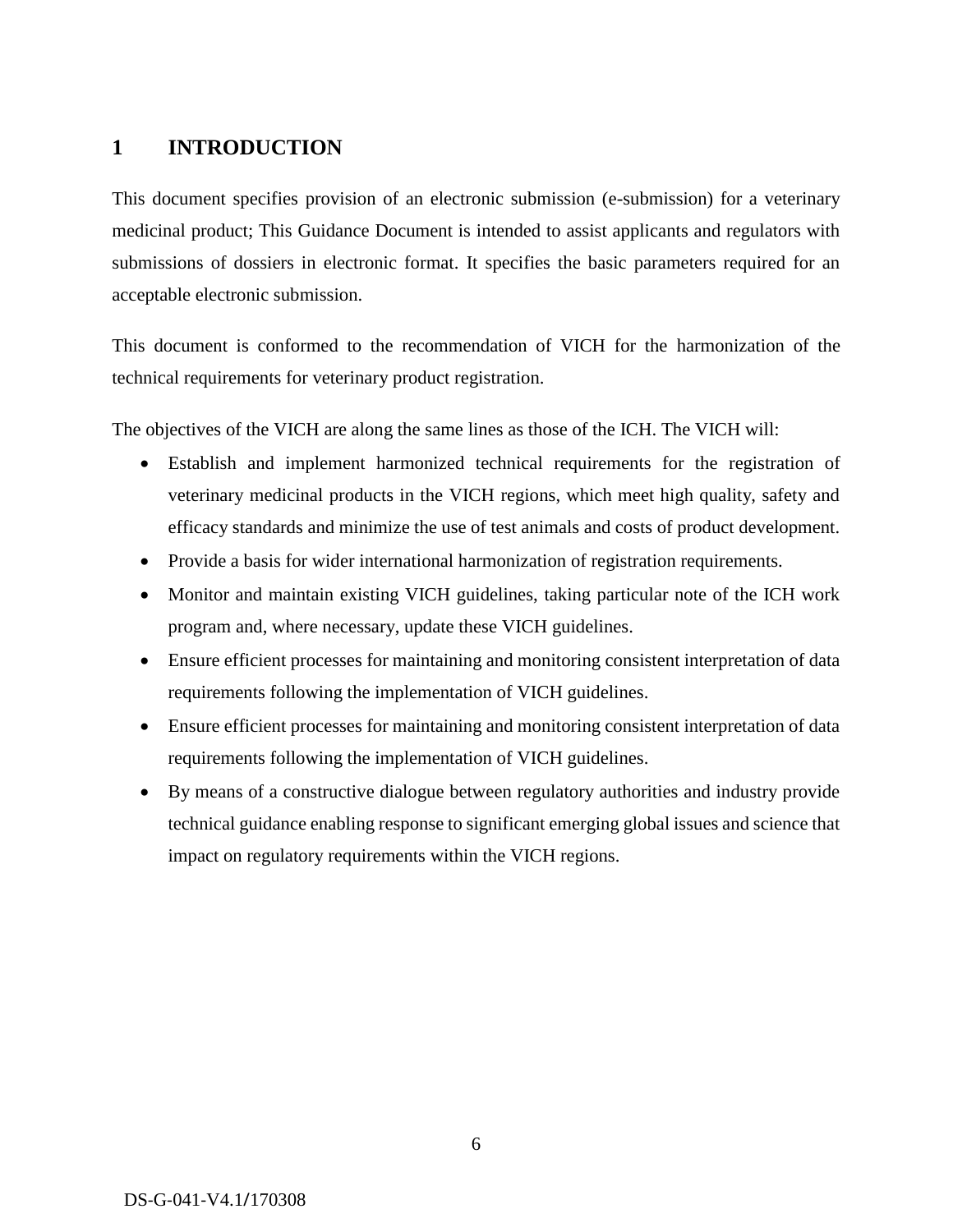# <span id="page-6-0"></span>**1.1. Background**

The VICH guidelines on the technical requirements for marketing authorization applications for veterinary medicinal products are developed by expert working groups comprising experts from the different VICH members, from the observers and from VICH Outreach Forum countries on the topics identified by the VICH Steering Committee in a consultative process.

# <span id="page-6-1"></span>**1.2. Scope**

This guidance covers all types of initial veterinary applications for marketing authorization made in the GCC and National procedures including updates provided during the assessment phase (validation updates and responses to questions).

For notifications submitted regarding the deliberate release of a Genetically Modified Organism (GMO), it is advisable to confirm acceptance of an e-submission with the concerned national agency in GCC.

# <span id="page-6-2"></span>**1.3. Functional Requirements**

The specification is designed to support high-level functional requirements such as the following:

- Copying and pasting
- Viewing and printing of documents
- Annotation of documentation
- Facilitating the exporting of information to databases
- Searching within and across applications
- Navigating throughout the submission and its subsequent amendments/variations

# <span id="page-6-3"></span>**1.4. Change Control**

The specification for the submission is likely to change with time. Factors that could affect the content of the specification include, but are not limited to:

- Identification of new functional requirements
- Experience of use of the veterinary submission by all parties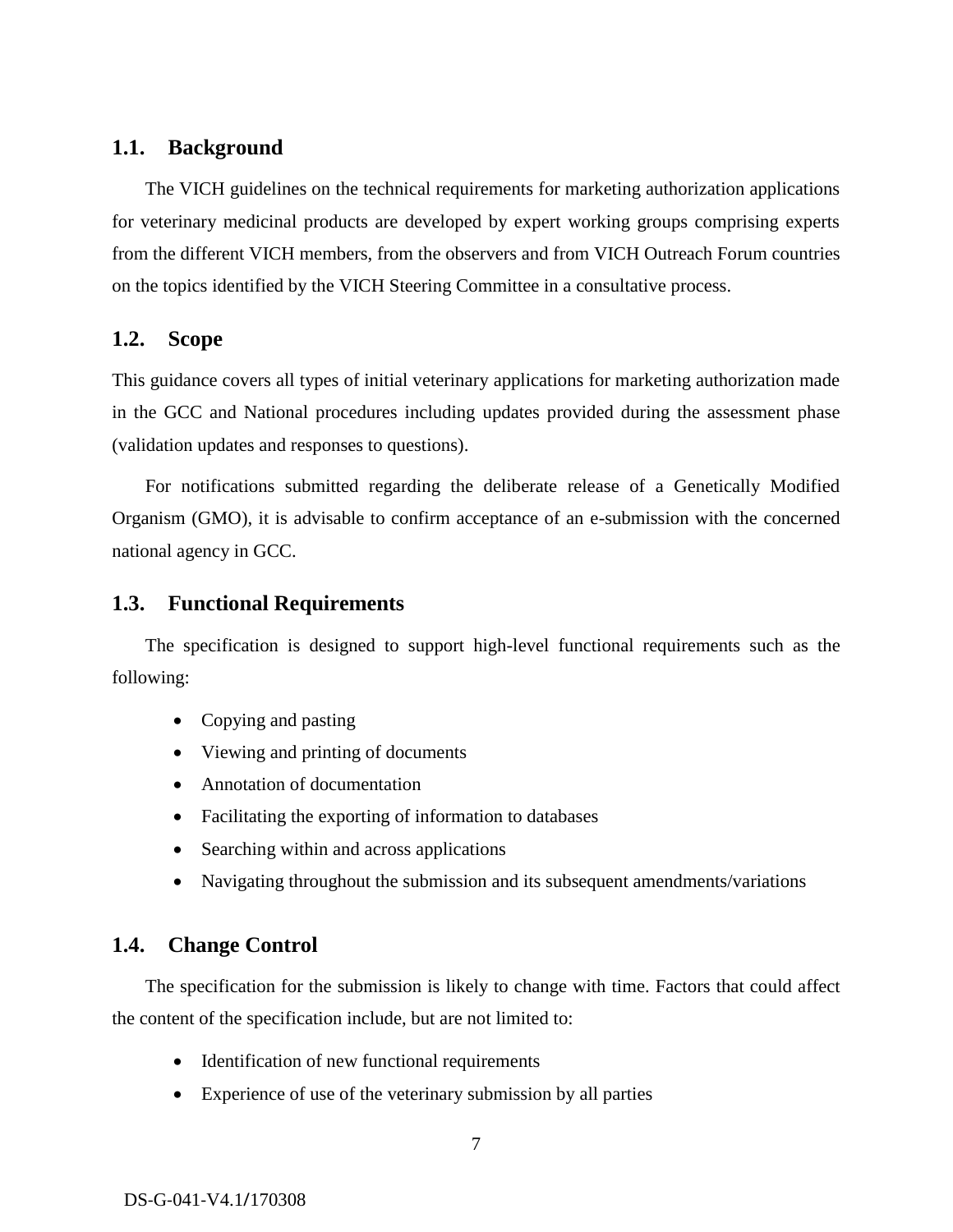# <span id="page-7-0"></span>**1.5. Glossary and Definition**

A brief glossary of terms (for the purpose of this document only) are indicated below:

| <b>APPLICANT</b>   | A pharmaceutical company or its agent that is submitting information   |  |
|--------------------|------------------------------------------------------------------------|--|
|                    | in support of an <i>application</i> .                                  |  |
| <b>APPLICATION</b> | A collection of documents compiled by a pharmaceutical company or      |  |
|                    | its agent in compliance with guidelines in order to seek a marketing   |  |
|                    | authorization or any amendments thereof.                               |  |
| <b>CCITT</b>       | Consultative Committee for International Telephony and Telegraphy      |  |
| <b>CD/DVD</b>      | Compact Disc / Digital Versatile Disc or Digital Video Disc            |  |
| <b>DACS</b>        | <b>Detailed and Critical Summaries</b>                                 |  |
| <b>DPI</b>         | Dots per inch                                                          |  |
| <b>ERA</b>         | <b>Environmental Risk Assessment</b>                                   |  |
| GCC                | <b>Gulf Cooperation Council</b>                                        |  |
| <b>GIF</b>         | Graphics Interchange Format                                            |  |
| <b>GMO</b>         | <b>Genetically Modified Organism</b>                                   |  |
| <b>GTOC</b>        | <b>General Table of Contents</b>                                       |  |
| <b>HARD MEDIA</b>  | Any type of physical media used for storage and transfer of electronic |  |
|                    | data (e.g. optical media like CDs or DVDs) in contrast to a purely     |  |
|                    | electronic transfer e.g. via any web portal.                           |  |
| <b>ICH</b>         | International Council for Harmonisation<br>of<br>Technical<br>The      |  |
|                    | Requirements for Pharmaceuticals for Human Use                         |  |
| <b>ISO</b>         | International Organization for Standardization                         |  |
| <b>JPEG</b>        | Joint Photographic Experts Group                                       |  |
| <b>MAA</b>         | Marketing Authorization Application                                    |  |
| <b>MathML</b>      | Mathematical Markup Language                                           |  |
| <b>MB</b>          | Megabytes                                                              |  |
| <b>MRL</b>         | Maximum Residue Limit                                                  |  |
| <b>OCR</b>         | <b>Optical Character Recognition</b>                                   |  |
| <b>PDF</b>         | <b>Portable Document Format</b>                                        |  |
| <b>PNG</b>         | <b>Portable Network Graphics</b>                                       |  |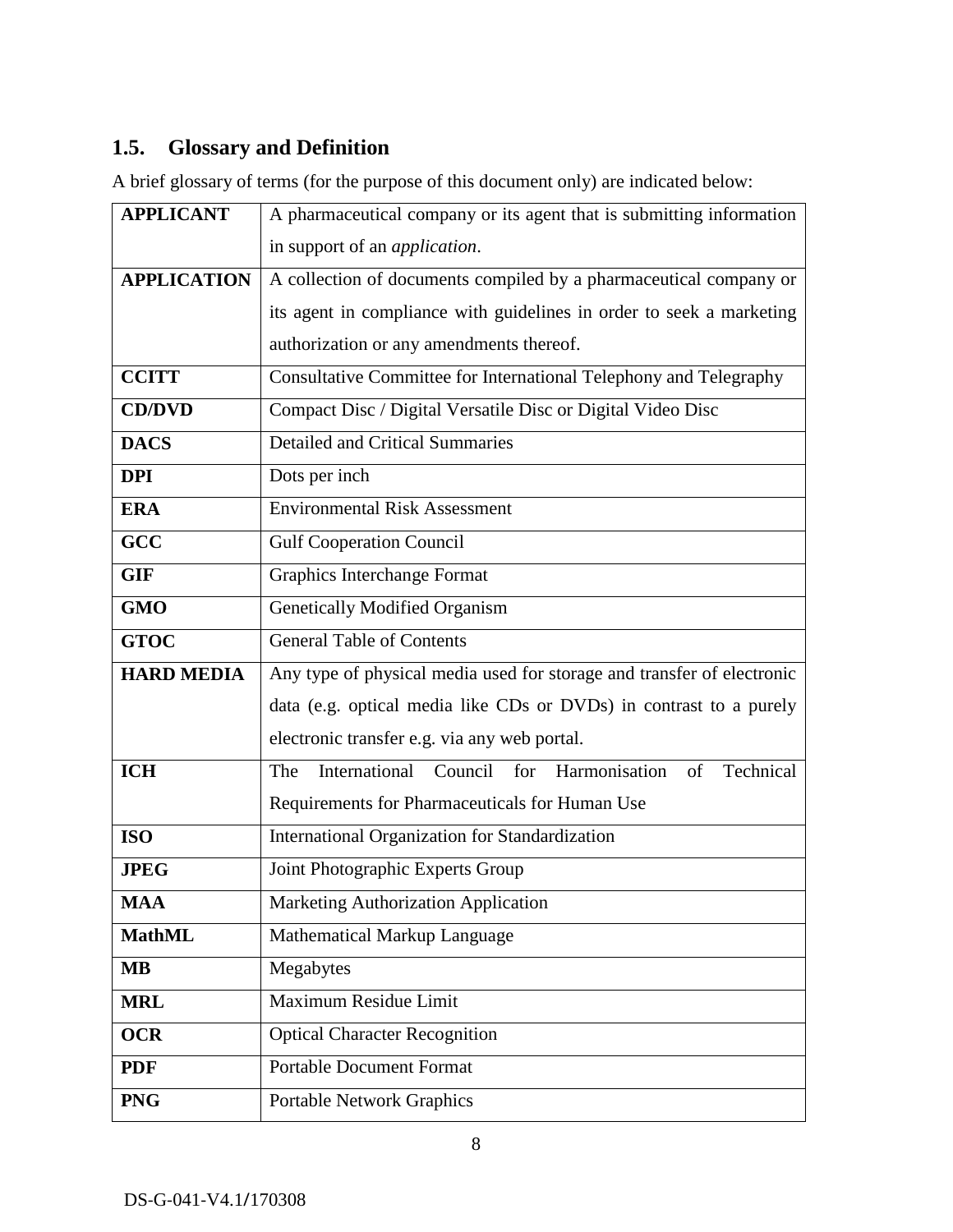| <b>PROCEDURE</b> | A registration procedure for the authorization of medicinal products |
|------------------|----------------------------------------------------------------------|
| RGB              | <b>Red Green Blue</b>                                                |
| <b>RTF</b>       | <b>Rich Text Format</b>                                              |
| SmPC/SPC         | <b>Summary of Product Characteristics</b>                            |
| <b>SVG</b>       | <b>Scalable Vector Graphics</b>                                      |
| TIFF             | Tagged Image File Format                                             |
| <b>TOC</b>       | Table of Contents                                                    |
| <b>URA</b>       | User Risk Assessment                                                 |
| <b>VICH</b>      | on Harmonization of<br>Technical<br>International<br>Cooperation     |
|                  | Requirements for Registration of Veterinary Medicinal Products.      |

# <span id="page-8-0"></span>**1.6. Related documents**

GCC VNeeS [Validation Criteria](https://www.sfda.gov.sa/sites/default/files/2021-11/GCCVNeeSValidationCriteria.xlsx)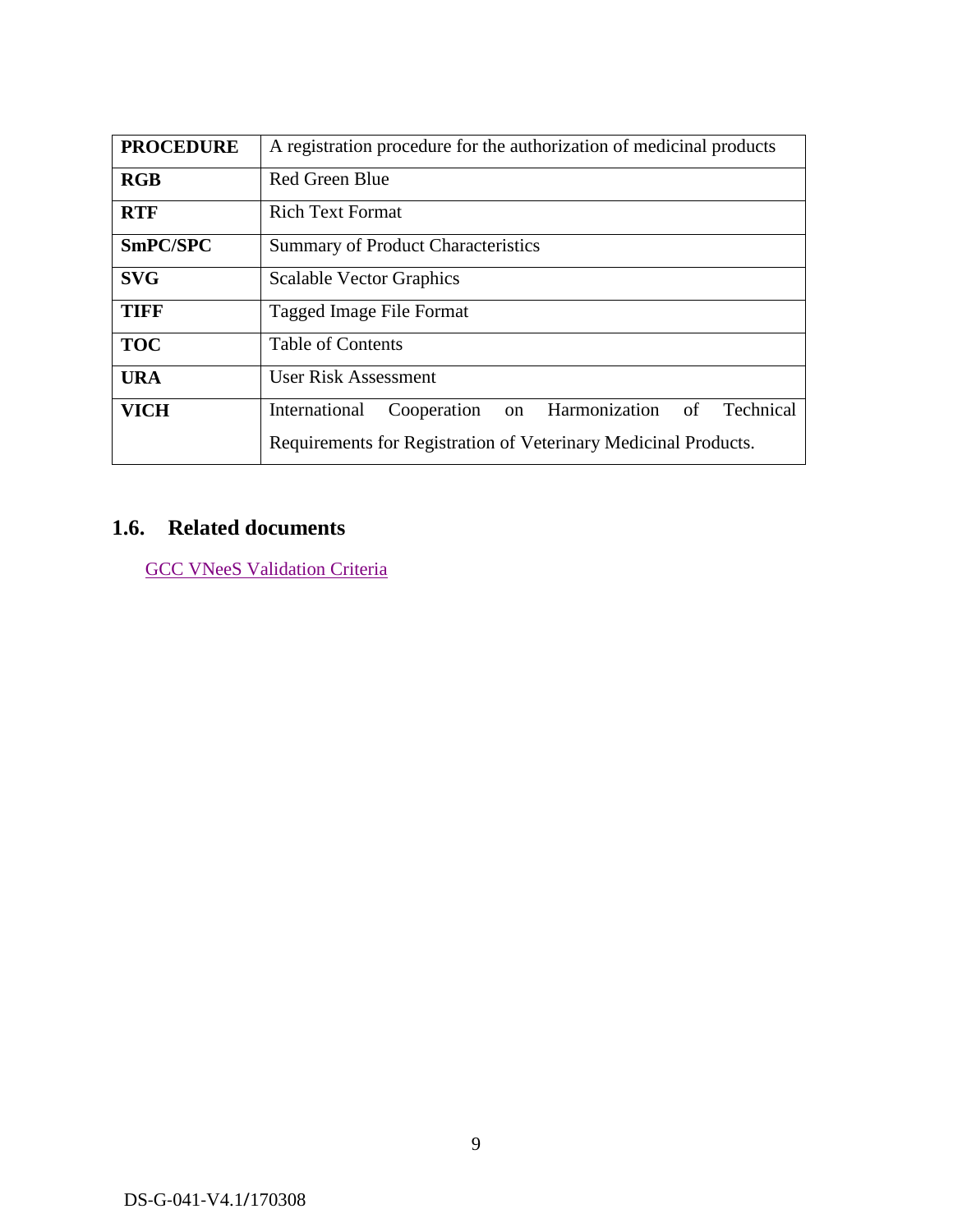# <span id="page-9-0"></span>**2 GCC Veterinary Submission**

This document describes the specific information that is common to all veterinary submissions in the Gulf Cooperation Countries.

# <span id="page-9-1"></span>**2.1. General Considerations**

### <span id="page-9-2"></span>**2.1.1 Procedures for Sending Electronic Information**

There are different ways of submitting electronic dossiers to competent authorities, including portals, or hard media (CD/DVD), if accepted by authorities. Normally, only one way should be used, to avoid sending multiple copies of the same submission to the authority.

Competent authorities will not accept any hardware (laptops, desktops, etc.) or software from applicants in connection with the submission of information in an electronic format. The electronic information should be directly readable and usable on the competent authorities' hardware (e.g. CD/DVD drive) and software. Authorities may require provision of a paper cover letter for electronic submissions.

An electronic version of a cover letter should always be included in the folder "add-info" of the veterinary submission (PDF preferably generated from text source without a requirement to scan a wet signature).

For authorities requiring an official signature for legal reasons, an originally signed cover letter or application form may accompany or follow the electronic submission.

### <span id="page-9-3"></span>**2.1.2 Language**

In order to facilitate the processing of the application and make the assessment more efficient, the scientific and technical documentation should be submitted in English. Both applicants and authorities should refrain from translations to languages other than English as this makes quality control and validation difficult and less reliable.

### <span id="page-9-4"></span>**2.1.3 File Format**

All documentation should be submitted using file formats that facilitate both reviews on screen and paper while retaining a similar format.

The portable document format (PDF) is a format which supports the described features. PDF provides an ISO-standardised format (ISO 32000-1:2008), including a long-term archiving format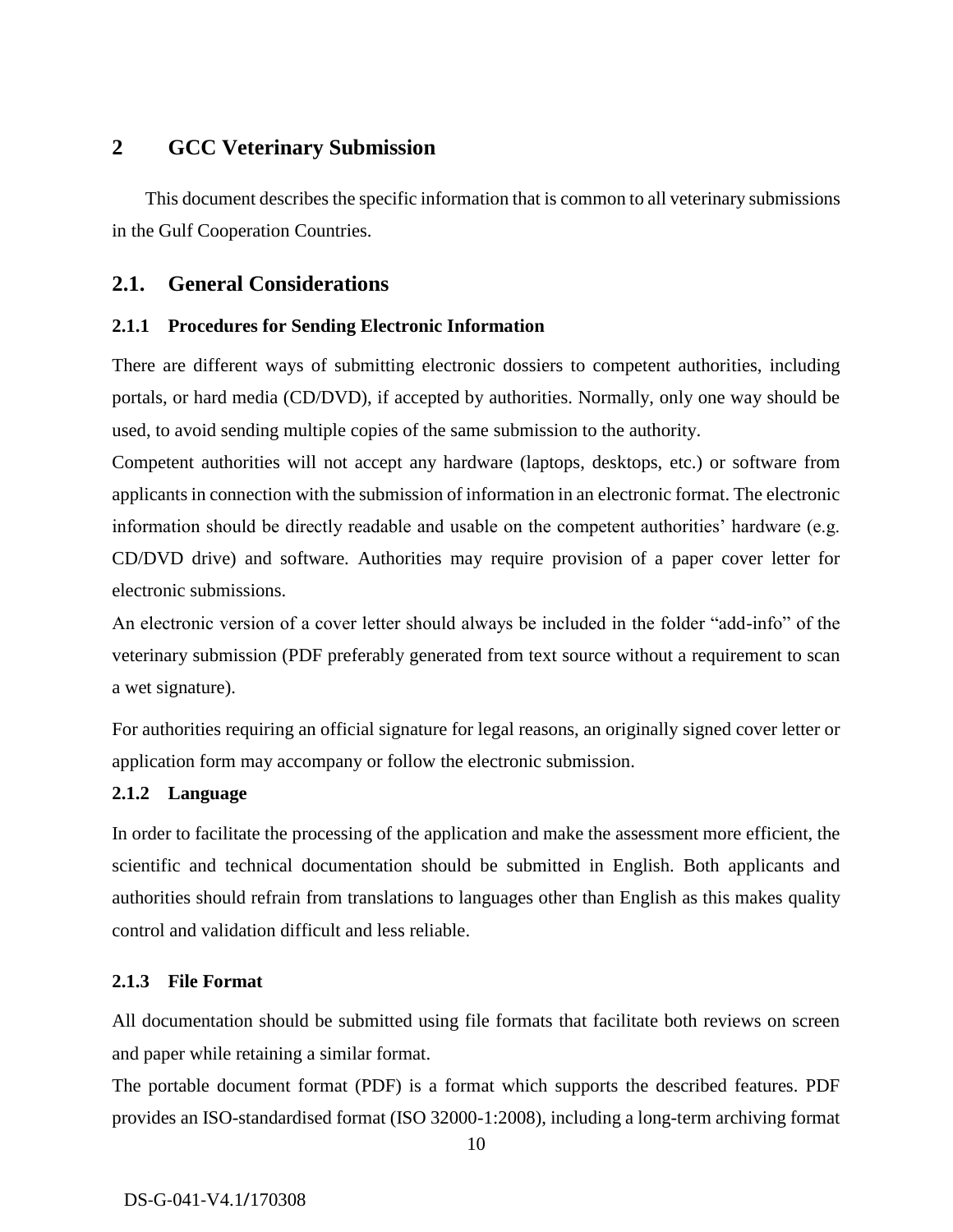also known as PDF/A (ISO-19005-1:2005, ISO-19005-2:2011 and ISO-19005-3:2012). PDF has been accepted as a standard for providing documents in electronic format by the International Council for Harmonisation (ICH) and is recommended as default file format by the veterinary equivalent (VICH).

| <b>Document</b>                                                                                                                               | <b>File Format</b>                                          | <b>Remark</b>                                                                                                      |
|-----------------------------------------------------------------------------------------------------------------------------------------------|-------------------------------------------------------------|--------------------------------------------------------------------------------------------------------------------|
| Administrative forms:                                                                                                                         | PDF                                                         | Documents should be generated from                                                                                 |
| Application form and its                                                                                                                      |                                                             | electronic source documents, any signature                                                                         |
| annexes                                                                                                                                       | <b>PDF</b>                                                  | may be embedded as graphic file in the                                                                             |
| Variation application form incl.                                                                                                              |                                                             | PDF text if desired, although this is not                                                                          |
| background for the variation                                                                                                                  |                                                             | necessary as the hard paper copy contains                                                                          |
| Renewal form and its annexes                                                                                                                  | <b>PDF</b>                                                  | the legally binding signature.                                                                                     |
| Product Information:                                                                                                                          |                                                             | If a higher resolution is necessary for the<br>mock-ups, use JPEG, GIF, PNG or SVG on                              |
| Labeling text<br>Packaging mock-ups<br>Reference to Specimens<br><b>Readability Testing</b><br>Information relating to Orphan<br>Applications | <b>PDF</b><br>PDF<br><b>PDF</b><br><b>PDF</b><br><b>PDF</b> | a case-by-case basis.<br>In that context, images can be transmitted<br>in JPEG, GIF, PNG, TIFF, SVG, or<br>MathML. |
| Other                                                                                                                                         | <b>PDF</b>                                                  | PDF preferably generated from electronic<br>source                                                                 |

**Table 1**: Acceptable file formats for GCC veterinary submissions

Although the use of the file formats defined in Table 1 are mandatory, regulatory authorities and applicants could agree on the use of other formats for content provided outside of the VNeeS in the "*add-info*" folder. For example, proprietary format MS Word for Product Information documents. These documents (SPC, label, and leaflet) should normally be provided in addition to the PDF versions.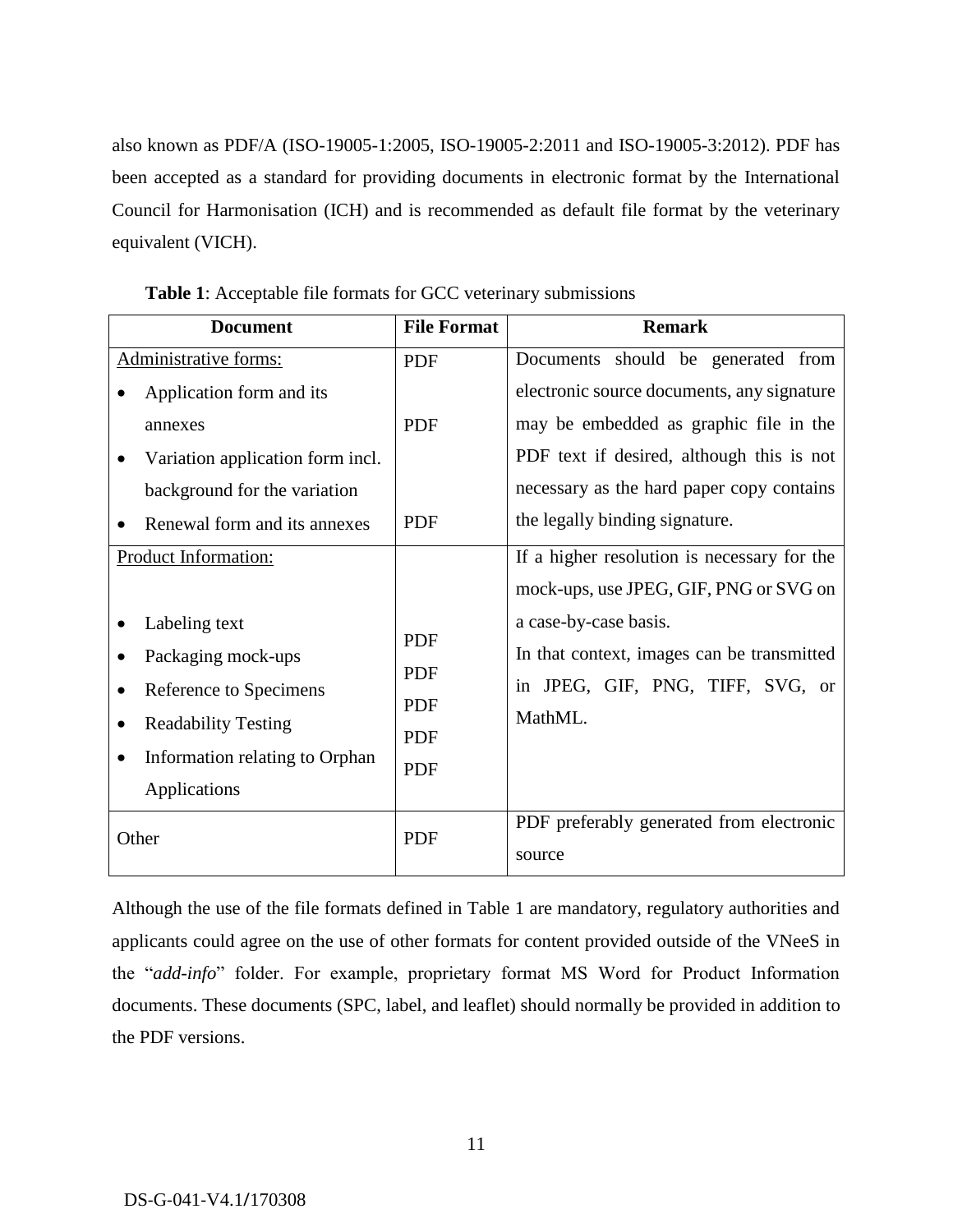### <span id="page-11-0"></span>**2.1.4 Version**

The PDF format used for a submission should be legible with Acrobat Reader, version 5.0 or higher.

All regional regulatory authorities are able to read and accept PDF files saved as PDF version 1.4 through 1.7, PDF/A-1, or PDF/A-2 compliant to ISO 32000-1:2008. Regulatory authorities should not need any additional software to read and navigate the PDF files. No PDF documents should be in version PDF 1.3 or earlier.

### <span id="page-11-1"></span>**2.1.5 File Size**

The file size of a single file should be limited to 100 MB.

### <span id="page-11-2"></span>**2.1.6 Methods for Creating PDF Documents and Images**

Adobe Portable Document Format (PDF) is a published format created by Adobe Systems Incorporated (http://www.adobe.com). It is not necessary to use a product from Adobe or from any specific company to produce PDF documents.

PDF is accepted as a standard for documents defined in this specification. The following recommendations support the creation of PDF files that agencies can review effectively. To ensure that PDF files can be accessed efficiently, Optimize PDF files for fast web view.

The method used for creating PDF documents should produce the best replication of a paper document. To ensure that the paper and PDF version of the document are the same, the document should be printed from the PDF version. Documents that are available only in paper should be scanned at resolutions that will ensure the pages are legible both on the computer screen and when printed. At the same time, the file size should be limited. It is recommended that scanning be undertaken at a resolution of 300 dots per inch (dpi) to balance legibility and file size. The use of grayscale or color is discouraged because of file size. After scanning, resampling to a lower resolution should be avoided.

When creating PDF files containing images, the images should not be downsampled. Downsampling does not preserve all of the pixels in the original. For PDF images, one of the following lossless compression techniques should be used: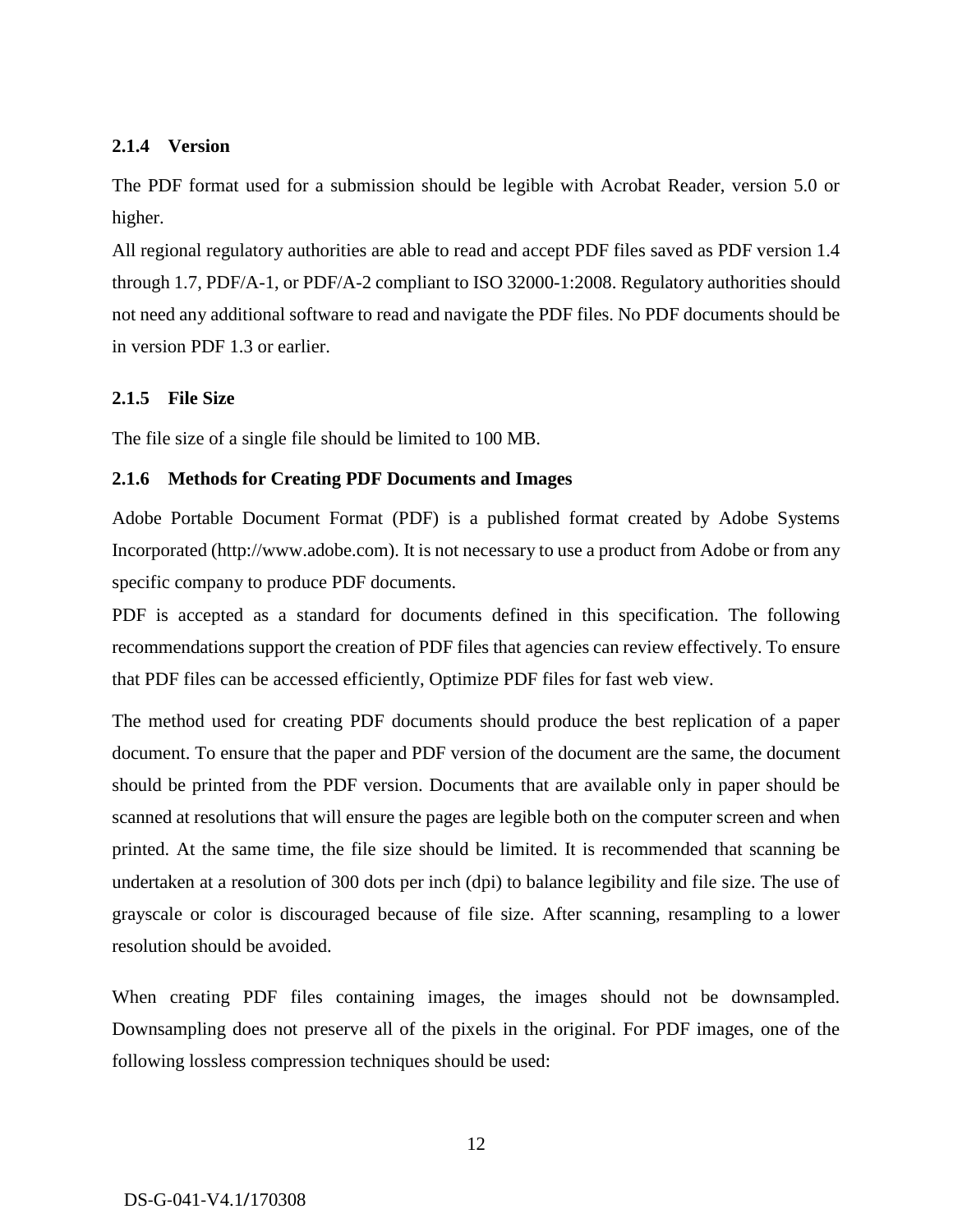- For lossless compression of color and grayscale images, use Zip/Flate (one technique with two names). This is specified in Internet RFC 1950 and RFC 1951 (http://www.ietf.org/rfc/rfc1950.txt).
- For lossless compression of black and white images, use the CCITT Group 4 Fax compression technique. It is specified as CCITT recommendations T.6 (1988) - *Facsimile coding schemes and coding control functions for Group 4 facsimile apparatus.*

Paper documents containing hand-written notes should be scanned at a resolution of at least 300 dpi.

Hand-written notes should be done in black ink for clarity. Higher resolution is specifically requested when scanning documents containing non-Western characters (e.g. Kanji); 600 dpi is recommended.

For photographs, the image should be obtained with a resolution of 600 dpi. If black and white photos are submitted, 8-bit grayscale images should be considered. If color photos are submitted, 24-bit RGB images should be considered. A captured image should not be subjected to nonuniform scaling (i.e., sizing). Gels and karyotypes should be scanned directly, rather than from photographs. Scanning should be at 600 dpi and 8-bit grayscale depth. Plotter output graphics should be scanned or captured digitally at 300 dpi.

High-pressure liquid chromatography or similar images should be scanned at 300 dpi.

Applicants should validate the quality of the renditions.

# <span id="page-12-0"></span>2.1.6.1 Electronic source documents

To allow functionality such as text searching, copying and pasting into editable formats, PDF documents should be created (rendered) directly from their electronic source documents, except where the applicant has no access to the electronic source document. Such exempted documents are for example:

- copies of documents provided by regulatory authorities such as manufacturer's licences, certificates of suitability, manufacturing authorizations,
- copies of documents from other external sources like certificates of analysis,
- any literature references sourced from journals, periodicals and books.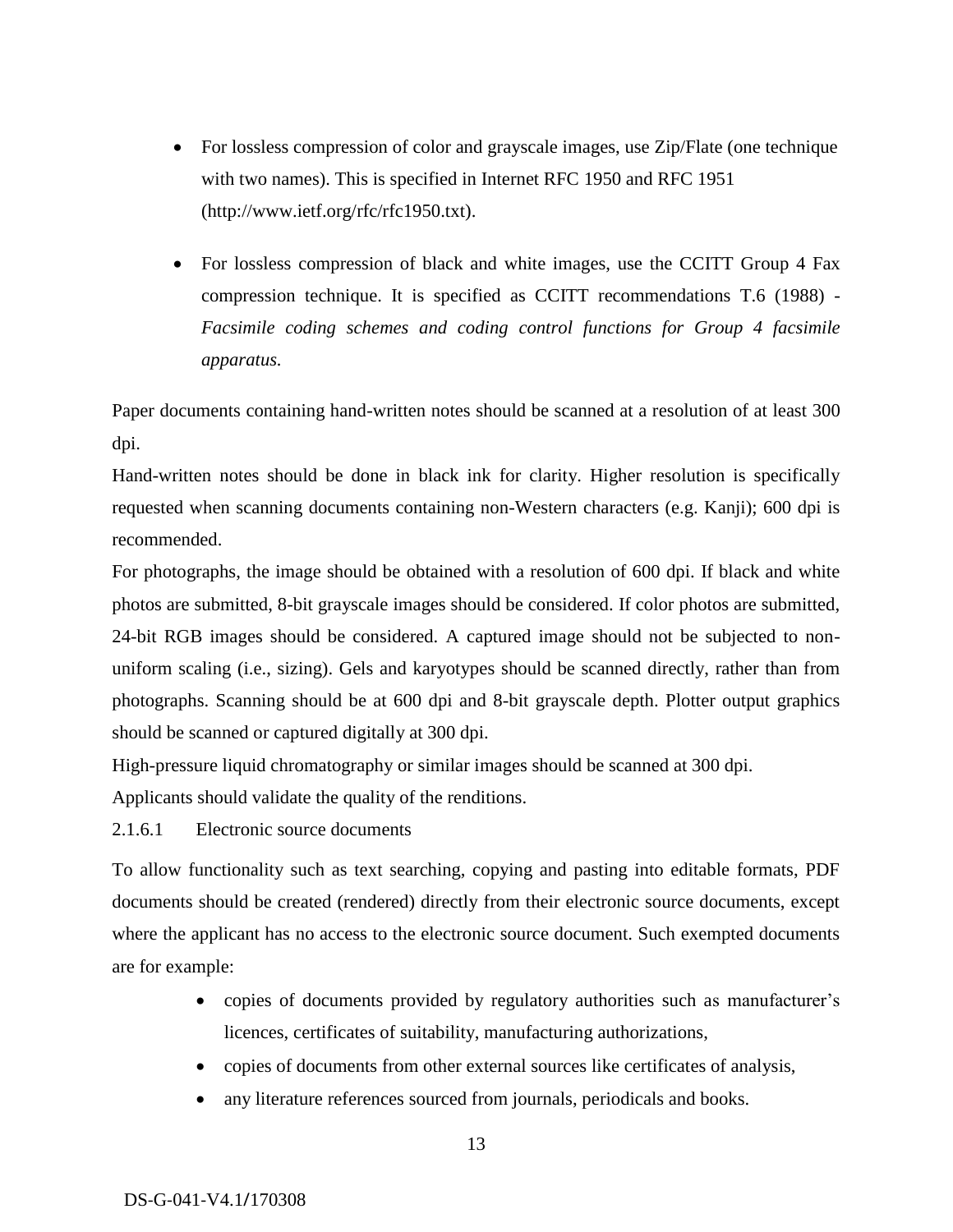If documents are sourced from a scanned original the only way to create searchable text is using an Optical Character Recognition (OCR) routine. The use of OCR should be considered when preparing key documents of the submission, in particular the main body of text of the detailed and critical summaries, or written summaries of the applicant. Applicants do not have to quality assure the underlying OCR; however, good quality scanned copies should be used for OCR wherever possible, as more accurate text will allow for increased utility by reviewers.

#### <span id="page-13-0"></span>2.1.6.2 Bookmarks and hypertext links

Navigation through an electronic submission is greatly enhanced by the intelligent use of bookmarks and hypertext links. Documents without TOCs should have bookmarks included where it aids in the navigation around the document content. For example, a 5 page document summarizing findings could require bookmarks to aid navigation. However, a 300 page file containing a single data listing might not require bookmarks as there is no further internal structure. "Please consult national guidance documents for further details."

In general terms, bookmarks and hyperlinks should be used to aid navigation. The overuse of hyperlinks may confuse rather than help assessors and may cause problems later in life cycle management. For documents with a table of contents, bookmarks for each item listed in the table of contents should be provided including all tables, figures, publications, other references, and appendices. Bookmarks should follow hierarchical level and order of table of contents. These bookmarks are essential for the efficient navigation through documents. The bookmark hierarchy should be identical to the table of contents with no additional bookmark levels beyond those present in the table of contents.

### <span id="page-13-1"></span>2.1.6.3 Fonts

PDF viewing software automatically substitutes a font to display text if the font used to create the text is unavailable on the reviewer's computer. Font substitution can affect a document's appearance and structure, and, in some cases, the information conveyed by a document. GCC Agencies cannot guarantee the availability of any fonts except Times New Roman, Arial, and Courier and fonts supported in the Acrobat product set itself. Therefore, all additional fonts used in the PDF files should be embedded to ensure that those fonts would always be available to the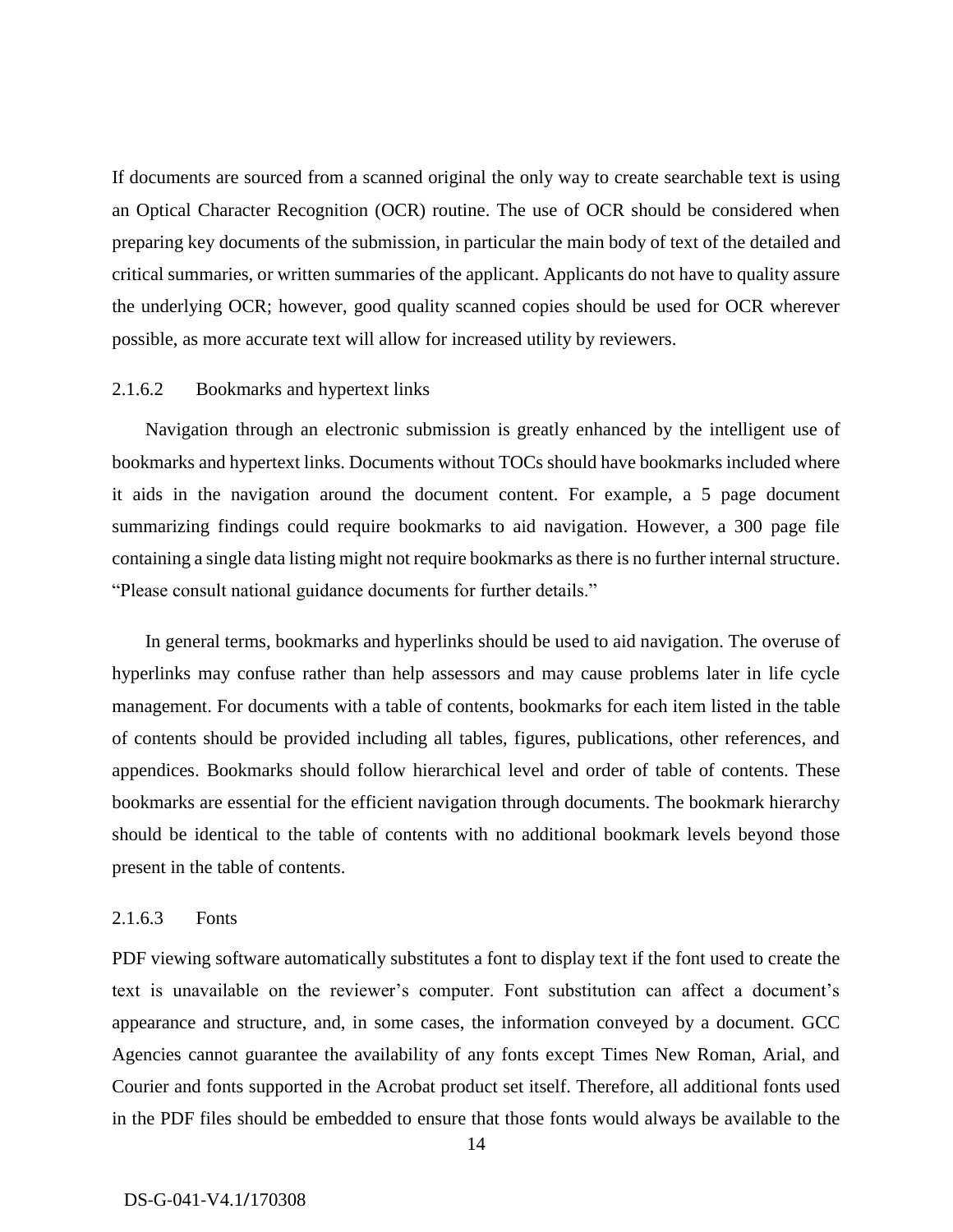reviewer. When embedding fonts, all characters for the font should be embedded, not just a subset of the fonts being used in the document.

Embedding fonts requires additional computer storage space. Three techniques to help limit the storage space taken by embedding fonts include:

- Limiting the number of fonts used in each document
- Using only True Type or Adobe Type 1 fonts
- Avoiding customized fonts

### <span id="page-14-0"></span>2.1.6.4 Page numbering

Only the internal page numbers of the document are expected (1-n). No additional page/volume numbers running across documents are expected. It is easier to navigate through an electronic document if the page numbers for the document and the PDF file are the same. To accomplish this, the first page of the document should be numbered page 1, and all subsequent pages (including appendices and attachments) should be numbered consecutively with Arabic numerals. Roman numerals should not be used to number pages (e.g., title pages, tables of contents) and pages should not be left unnumbered (e.g., title page). Numbering in this manner keeps the Acrobat numbering in synchrony with the internal document page numbers.

The only exception should be where a document is split because of its size (Refer to Section 2.1.5 for information regarding File Size); the second or subsequent file should be numbered consecutively to that of the first or preceding file.

#### <span id="page-14-1"></span>2.1.6.5 Open Dialog Box

The open dialog box sets the document view when the file is opened. The initial view of the PDF files should be set as *Bookmarks* and *Page*. If there are no bookmarks, the initial view as *Page* only should be set. The *Magnification* and *Page* Layout should be set as default.

#### <span id="page-14-2"></span>2.1.6.6 Use of Acrobat Plug-Ins

It is appropriate to use plug-ins to assist in the creation of a submission. However, the review of the submission should not call for the use of any plug-ins in addition to those provided with Adobe Acrobat because agencies will not necessarily have access to the additional plug-in functionality.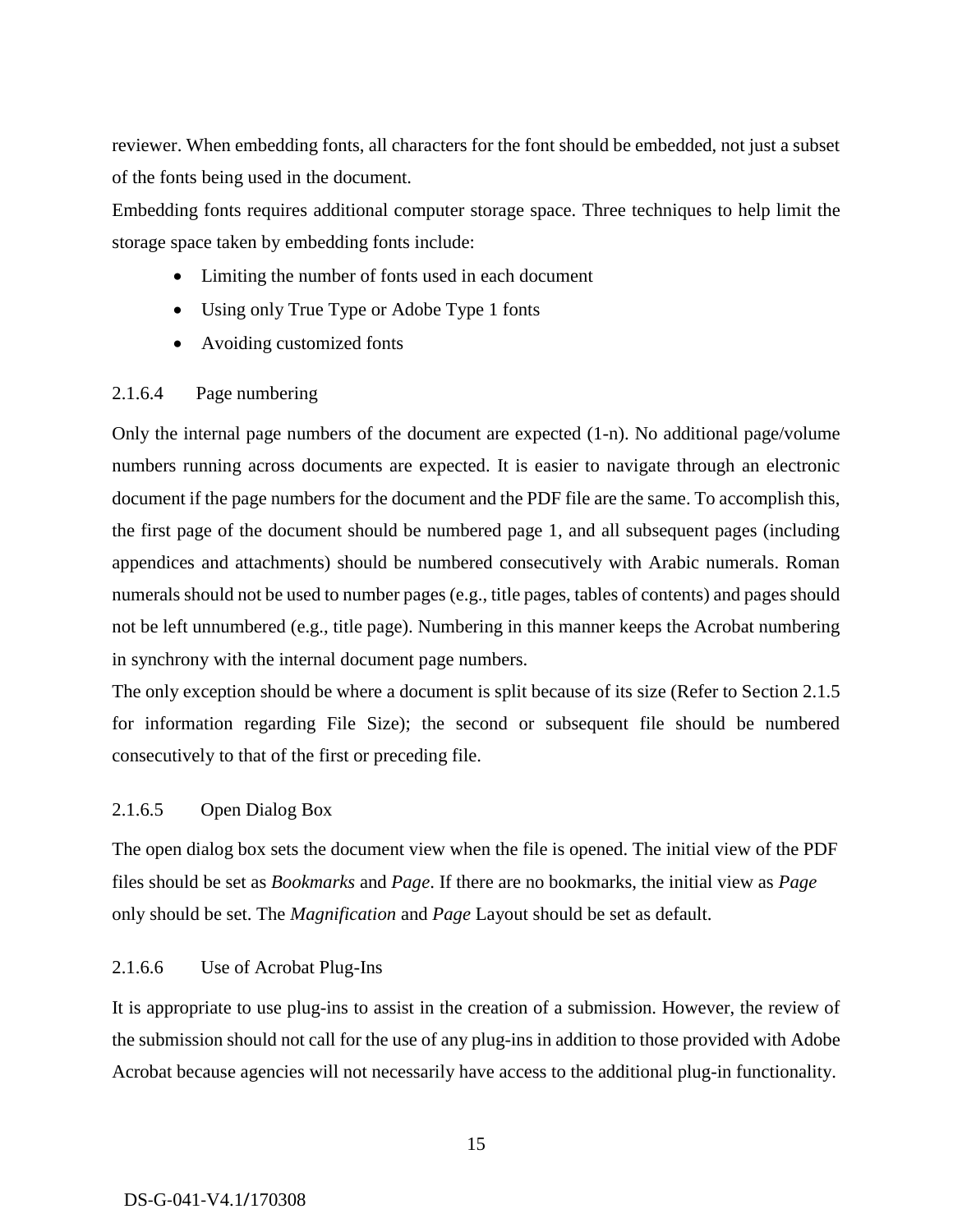### <span id="page-15-0"></span>2.1.6.7 Hard Media (CD/DVD)

Where electronic files are provided on finalized optical media such as CD or DVD, each hard medium on which the e-submission is presented should include at a minimum the following label information:

- Name of the product,
- Type of application,
- Procedure number (if known in advance by the applicant),
- Name of company,
- Target species (if necessary to avoid confusion of products),
- Version (including date),
- Indication as to whether multiple media components are used (and if so, these should be numbered, e.g. 1/2, 2/2),

The information provided, specifically procedure number and version (including date), should allow at any procedural step a unique identification of the submission, that can be referred to by involved competent authorities.

This information should preferably be printed directly onto the hard media as hand-written or selfadhesive labels may compromise the disc or peel-off in time.

Zipped files should not be used when sending CDs or DVDs.

Applicants should provide the electronic submission on the smallest number of media components possible, e.g. if the Veterinary submission spans several CDs, the provision of a DVD is recommended.

If more than one media component is needed, the dossier should be split at a logical point within the granularity such that the integrity of the granularity is maintained. Where possible, individual dossier parts (Part 1, Part 2 etc.) should be kept together and not be split over multiple media components.

# <span id="page-15-1"></span>**2.1.7 Correspondence**

In addition to the Veterinary application, information may need to be exchanged to assist the processing or handling of the application. Not all that correspondence should be included in the electronic submission. This is because the submission exchange is currently one way only, from applicant to Agency, and not all correspondence is directly relevant to the application dossier.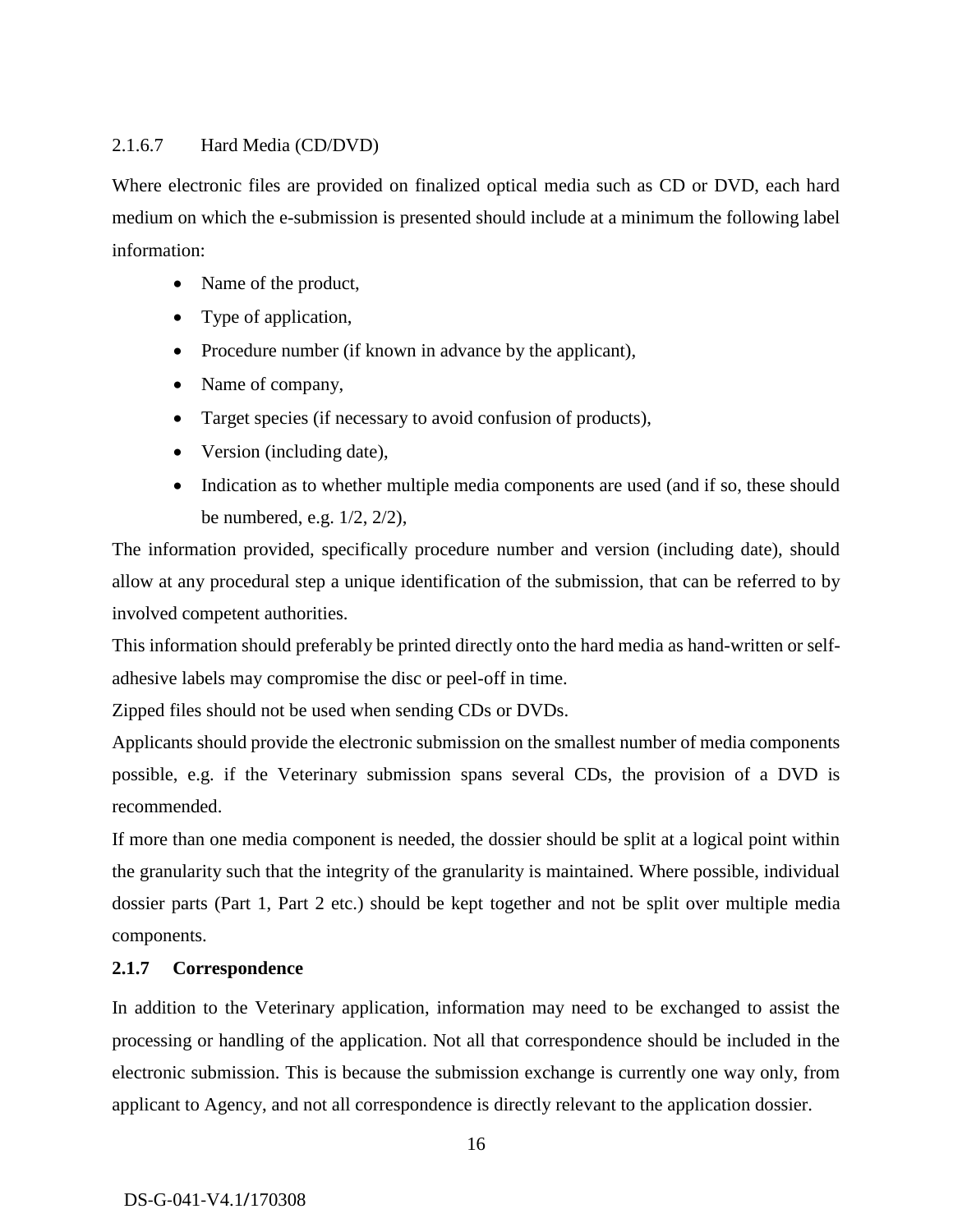# <span id="page-16-0"></span>**2.2. Technical Information**

### <span id="page-16-1"></span>**2.2.1. Use of Electronic Signatures**

The use of advanced electronic signatures (digital signatures) will be crucial in achieving pure electronic communication between the pharmaceutical industry and regulatory agencies, particularly for authentication of electronic submissions and documents contained therein. Currently however, the use of digital signatures for electronic submissions within GCC is not fully supported and digital signatures should therefore not be used (Please refer to each national competent authority for detailed guidance on this matter). The applicant has the obligation to ensure a proper certification of the submitted documents. Valid signatures should be available from the applicant and be presented at the request of the authorities. National Authorities should, wherever necessary, accept a signed paper cover letter confirming the correctness of the submitted  $file(s)$ .

### <span id="page-16-2"></span>**2.2.2. Security Issues**

The physical security of the submission during transportation is the responsibility of the applicant. Once received by national authority, security and submission integrity is the sole responsibility of the national competent authority. No security settings or password protection for PDF files should be included. The exception to this rule includes regulatory forms with pre-existing security and literature references that need to be copyright protected. At a minimum, the receiver should be able to easily open and view the content.

#### <span id="page-16-3"></span>**2.2.3. Virus Protection**

The applicant is responsible for checking the submission for viruses. Checking should be performed with an up-to-date virus checker and be confirmed in the cover letter.

#### <span id="page-16-4"></span>**2.2.4. Password Protection**

Submission or file level security is not permitted. If one-time security settings or password protection of electronic submissions are used this could constitute grounds for the rejection of the submission.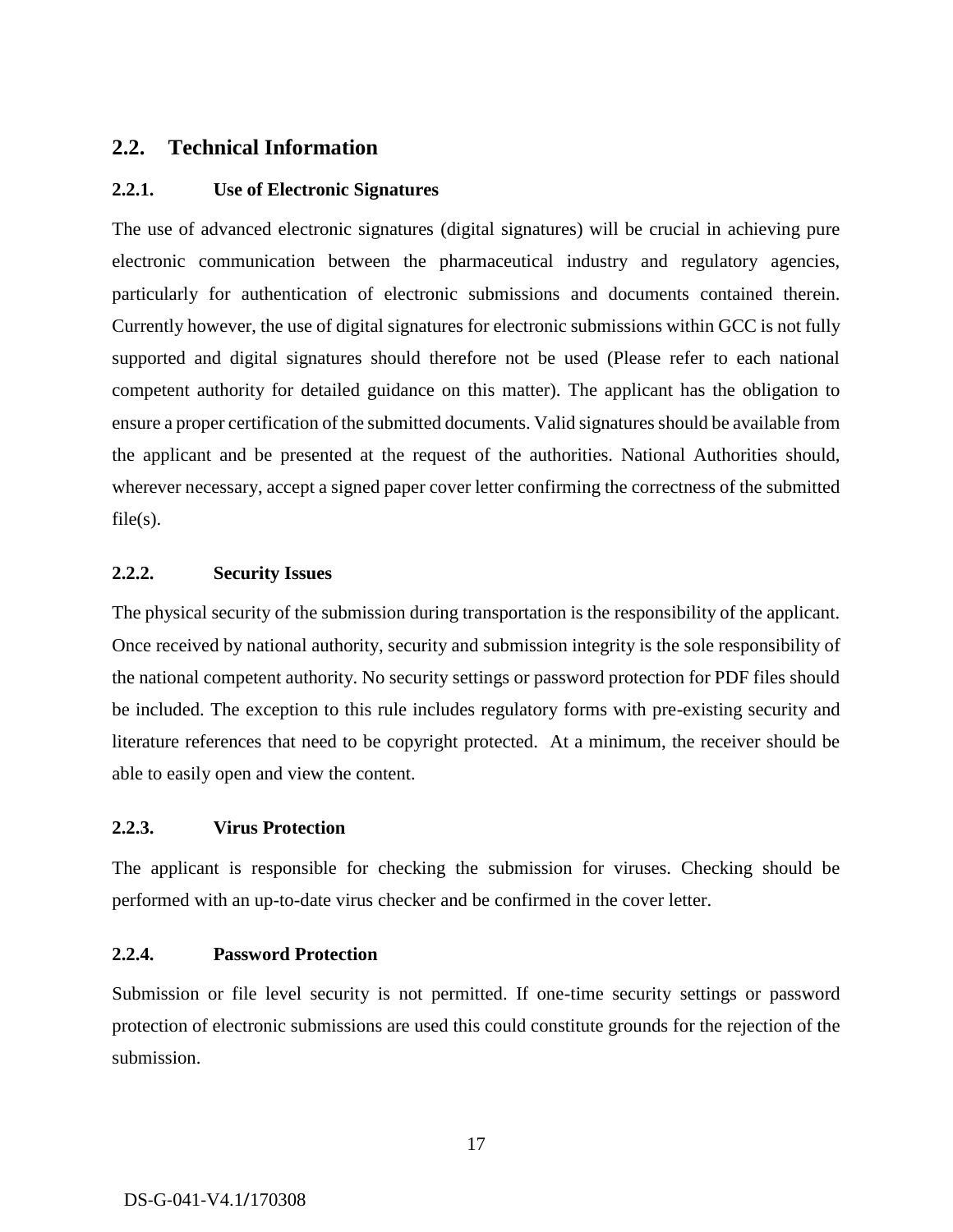# <span id="page-17-0"></span>**2.3. General Architecture of Veterinary submission**

# <span id="page-17-1"></span>**2.3.1. Directory / File Structure**

The GCC Specification for Veterinary submission provides the directory and file structure (see [Appendix](#page-28-0) 1).

# <span id="page-17-2"></span>**2.3.2. Granularity**

The folder structure (granularity) for an electronic submission is described in **Table 2** for Pharmaceutical products, **Table 3** for Immunological products and **Table 4** for MRL products should be used where applicable to prepare any electronic submission,

This hierarchical structure of folders within a root folder gives, depending on the type of submission, up to three levels of granularity.

The complete folder structure is shown in the table below:

| root- <mydrug></mydrug> |                                  | Submission-specific root folder                                 |
|-------------------------|----------------------------------|-----------------------------------------------------------------|
| gtoc.pdf                |                                  | (General Table of Contents)                                     |
| add-info                |                                  | (Additional information)                                        |
|                         | cc                               | (Country code as per Appendix 3)                                |
| $\Box$ p1               |                                  | Part $1$ – Summary of the dossier                               |
|                         | $\blacktriangleright$ p1-toc.pdf | Table of contents Part 1                                        |
|                         | 1a-admin-info                    | Administrative information                                      |
|                         | 1b-spc-pl                        | SPC, Labelling and Package Leaflet                              |
|                         | 1c-dacs                          | <b>Critical Summaries</b>                                       |
|                         | 1c1-qual                         | Quality documentation                                           |
|                         | 1c2-saf-resid                    | Safety and residues documentation                               |
|                         | 1c3-effic                        | Efficacy documentation                                          |
|                         | 1-responses                      | Responses to questions                                          |
| $\square$ p2            |                                  | Part $2$ – Quality documentation                                |
|                         | p2-toc.pdf                       | Table of contents Part 2                                        |
|                         | 2a-qual-quant-partic             | Qualitative and quantitative particulars of the<br>constituents |
|                         | 2b-manuf                         | Description of the manufacturing method                         |
|                         | 2c-contr-start-mat               | Control of starting materials                                   |
|                         | 2c1-act-sub                      | Active substances                                               |

# **Table 2**: Folder structure for a pharmaceutical product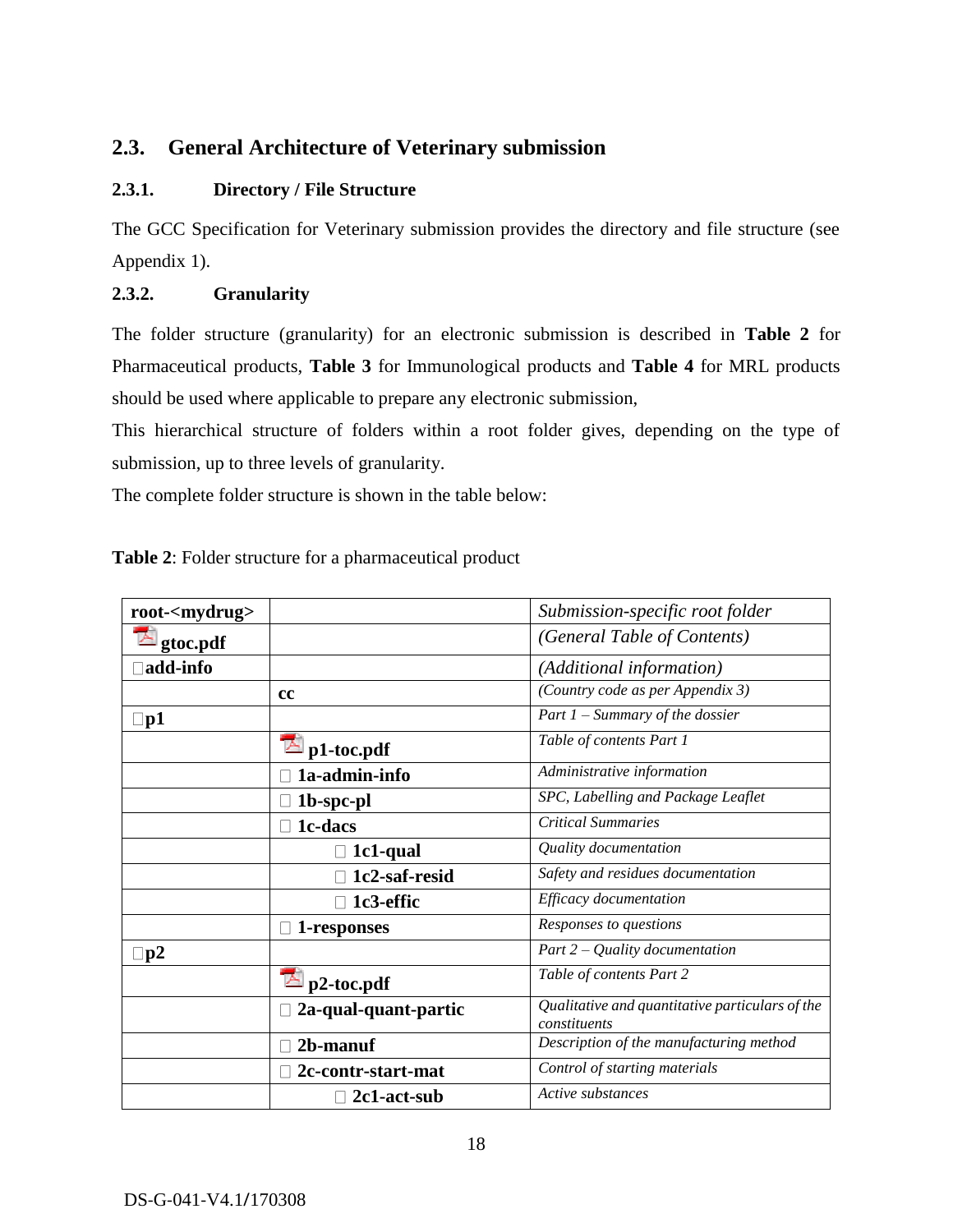|              | $\Box$ 2c2-excip                       | Excipients                                        |
|--------------|----------------------------------------|---------------------------------------------------|
|              | □2c3-cont-clos-sys                     | container-closure systems                         |
|              | $\Box$ 2c4-bio-origin                  | Substances of biological origin                   |
|              | □ 2d-contr-intermed                    | Control test carried out at intermediate stages   |
|              |                                        | of the production process                         |
|              | $\Box$ 2e-tests-fin-prod               | Tests on the finished product                     |
|              | 2f-stab<br>П                           | Stability tests                                   |
|              | $\Box$ 2f1-act-sub                     | Active substances                                 |
|              | $\Box$ 2f2-fin-prod                    | Finished product                                  |
|              | $\Box$ 2g-other-info                   | Other information                                 |
| $\square$ p3 |                                        | Part 3 - Safety and residues tests                |
|              | $\mathbb{Z}_{p3\text{-}toc.pdf}$       | Table of contents Part 3                          |
|              | $\Box$ 3a-saf                          | Safety tests                                      |
|              | $\Box$ 3a1-ident                       | Precise identification of the product and of its  |
|              |                                        | $active$ substance $(s)$                          |
|              | $\Box$ 3a2-pharmacol                   | Pharmacology                                      |
|              | $\Box$ 3a3-tox                         | Toxicology                                        |
|              | $\Box$ 3a4-other                       | Other requirements                                |
|              | $\Box$ 3a5-ura                         | User safety                                       |
|              | $\Box$ 3a6-era                         | Environmental risk assessment                     |
|              | □ 3b-resid                             | Residue tests                                     |
|              | $\Box$ 3b1-ident                       | Precise<br>identification<br>of<br>the<br>product |
|              |                                        | concerned by the application                      |
|              | □3b2-metab-resid                       | Metabolism and residue kinetics                   |
|              | □3b3-resid-analyt-met                  | Residue analytical method                         |
| $\square$ p4 |                                        | Part 4- Pre-clinical and clinical trials          |
|              | $\overline{\triangleright}$ p4-toc.pdf | Table of contents Part 4                          |
|              | 4a-preclin                             | Pre-clinical trials                               |
|              | $\Box$ 4a1-pharmacol                   | Pharmacology                                      |
|              | 4a2-resist                             | Development of resistance                         |
|              | $\Box$ 4a3-tas                         | Tolerance in the target animal species            |
|              | $\Box$ 4b-clin                         | Clinical trials                                   |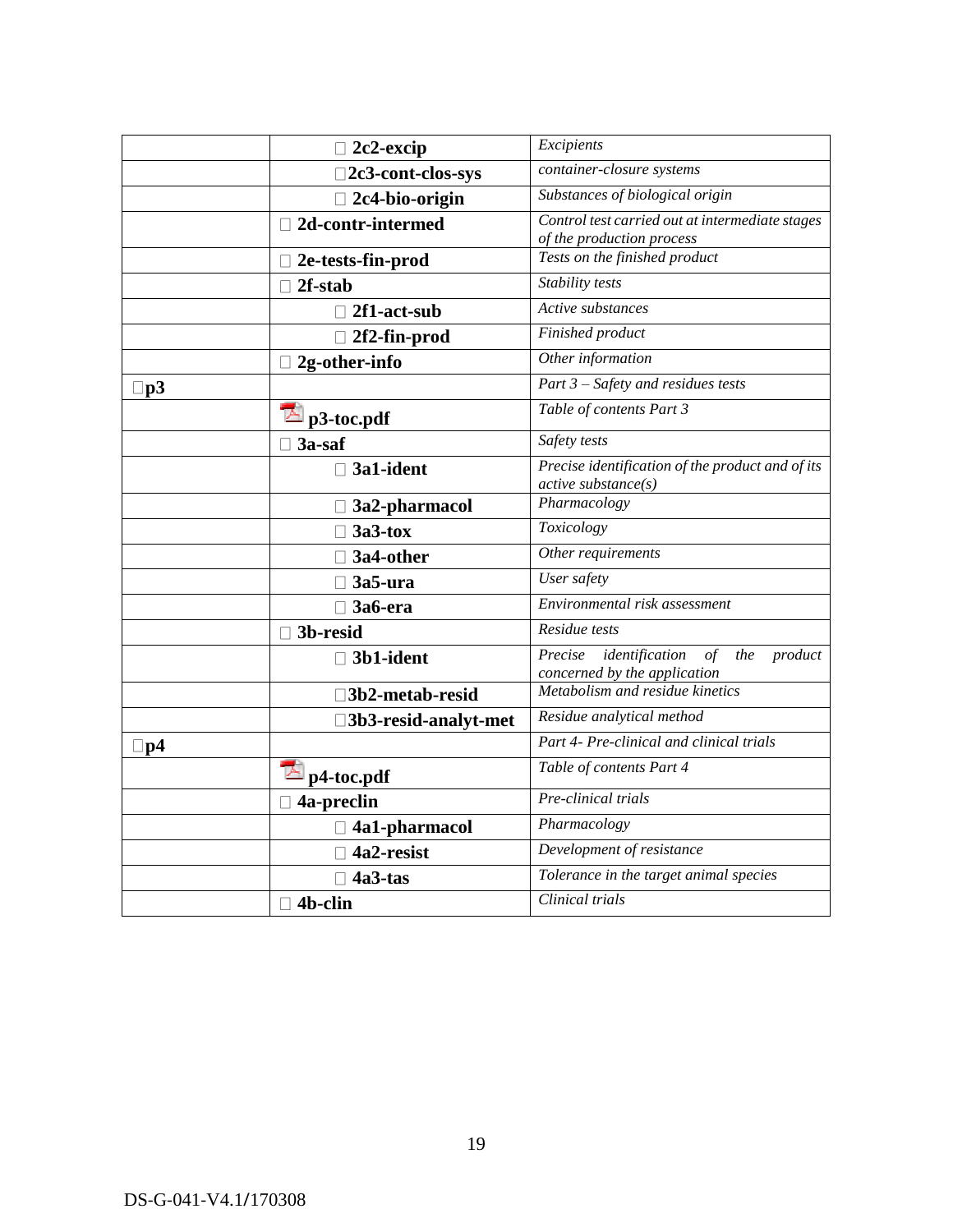| root- <mydrug></mydrug>   |                                  | Submission-specific root folder                                       |
|---------------------------|----------------------------------|-----------------------------------------------------------------------|
| $\blacktriangle$ gtoc.pdf |                                  | (General Table of Contents)                                           |
| add-info                  |                                  | (Additional information)                                              |
|                           | cc                               | (Country code as per Appendix 3)                                      |
| $\Box$ p1                 |                                  | Part $1$ – Summary of the dossier                                     |
|                           | $\triangle$ p1-toc.pdf           | Table of Contents Part 1                                              |
|                           | 1a-admin-info                    | Administrative information                                            |
|                           | 1b-spc-pl                        | SPC, Labelling and Package Leaflet                                    |
|                           | 1c-dacs                          | <b>Critical Summaries</b>                                             |
|                           | $\Box$ 1c1-qual                  | Quality documentation                                                 |
|                           | 1c2-saf                          | Safety documentation                                                  |
|                           | $\Box$ 1c3-effic                 | Efficacy documentation                                                |
|                           | $\Box$ 1-responses               | Responses to questions                                                |
| $\Box$ p2                 |                                  | Part $2$ – Quality documentation                                      |
|                           | $\triangle$ p2-toc.pdf           | Table of Contents Part 2                                              |
|                           | 2a-qual-quant-partic             | Qualitative and quantitative particulars of<br>the constituents       |
|                           | 2b-manuf                         | Description of the manufacturing method                               |
|                           | 2c-prod-contr-start-mat          | $\overline{P}$ roduction<br>and Control of<br>starting<br>materials   |
|                           | $\square$ 2c1-start-mat-in-ph    | Starting materials listed in pharmacopoeias                           |
|                           | 2c2-start-mat-not-in-ph          | <b>Starting</b><br>materials<br>listed<br>not<br>in<br>pharmacopoeias |
|                           | 2d-contr-manuf                   | Tests during the manufacturing process                                |
|                           | 2e-tests-fin-prod                | Tests on the finished product                                         |
|                           | 2f-batch-consist                 | Batch-to-batch consistency                                            |
|                           | 2g-stab                          | Stability tests                                                       |
|                           | 2h-other-info                    | Other information                                                     |
| p3                        |                                  | $Part 3-Safety$ tests                                                 |
|                           | $\blacktriangleright$ p3-toc.pdf | Table of Contents Part 3                                              |
|                           | 3a-gen-requ                      | General requirements                                                  |
|                           | 3b-lab-tests                     | Laboratory tests                                                      |
|                           | 3c-field-stud                    | Field studies                                                         |
|                           | 3d-era                           | Environmental risk assessment                                         |
|                           | 3e-gmo                           | Assessment required for VMPs                                          |
|                           |                                  | containing or consisting of GMOs                                      |
|                           | $\triangle$ p3e-toc.pdf          | Table of contents Part 3E                                             |
|                           | 3e-annexes                       | Annexes                                                               |

**Table 3**: Folder structure for an immunology product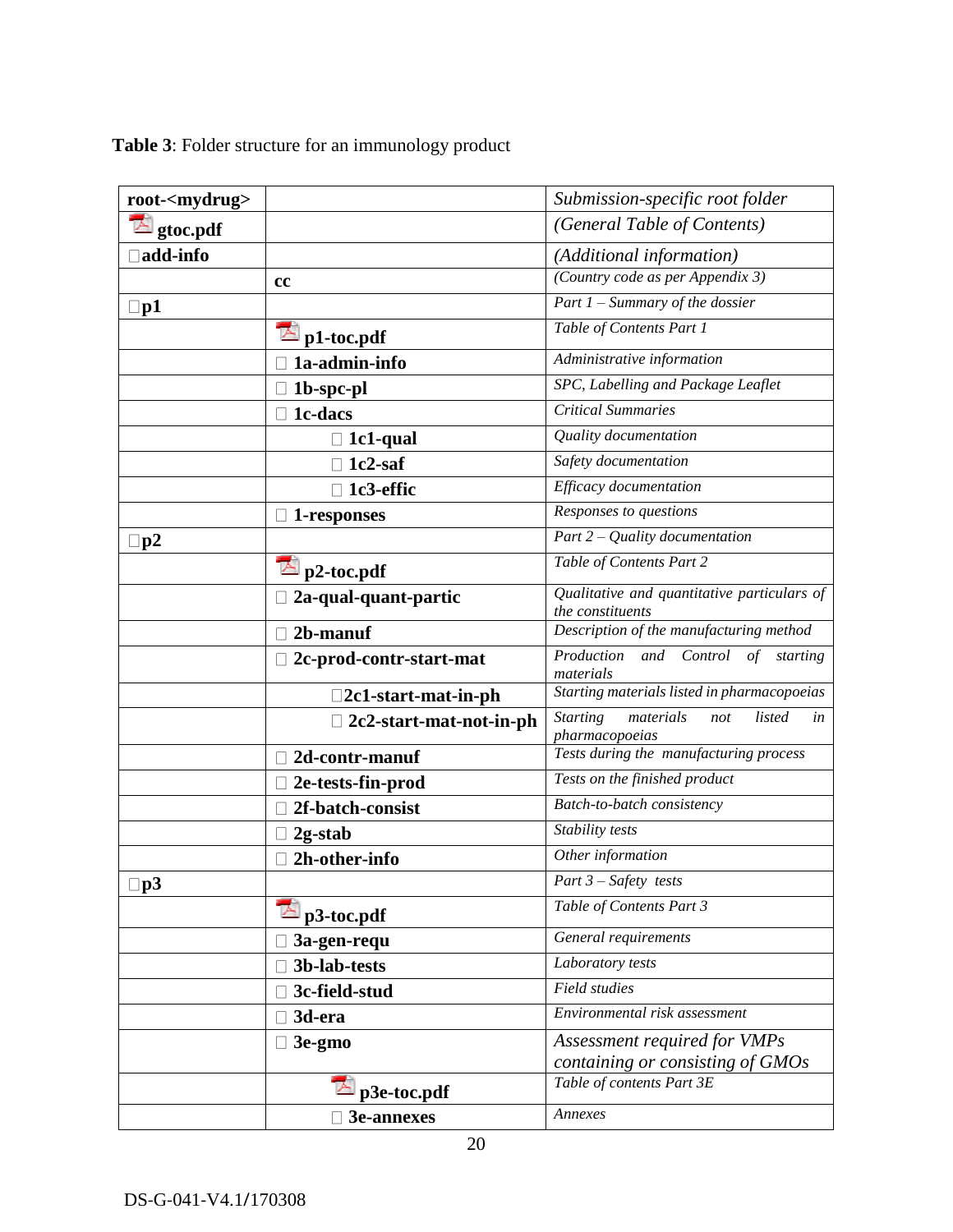| 'p4 |                 | Part 4- Efficacy tests   |
|-----|-----------------|--------------------------|
|     | p4-toc.pdf      | Table of Contents Part 4 |
|     | 4a-gen-requ     | General requirements     |
|     | 4b-lab-trials   | Laboratory trials        |
|     | 4c-field-trials | Field trials             |

**Table 4**: Folder structure for an MRL application

|                          | ◯root- <mydrugsubstance></mydrugsubstance> | Submission-specific root folder          |  |
|--------------------------|--------------------------------------------|------------------------------------------|--|
| gtoc.pdf                 |                                            | (General Table of Contents)              |  |
| <b><i>Z</i></b> add-info |                                            | (Additional information)                 |  |
| $\mathbb{Z}$ p1          |                                            | $(Part 1 - Administrative data and$      |  |
|                          |                                            | summary of the dossier)                  |  |
|                          | $\geq$ p1-toc.pdf                          | (Table of Contents Part 1)               |  |
|                          | $\Box$ 1-admin-info-summary                | (Administrative information and summary  |  |
|                          |                                            | of evaluation proposed by                |  |
|                          |                                            | applicant/requestor)                     |  |
|                          | <b>◯</b> 1-responses                       | (Response to list of questions)          |  |
| $\Box$ p2                |                                            | $(Part 2-Safety file)$                   |  |
|                          | $\mathbb{Z}$ p2-toc.pdf                    | (Table of Contents Part 2)               |  |
|                          | <b><del>≧</del>2a-dacs-saf</b>             | (Detailed and Critical Summary (DACS)    |  |
|                          |                                            | for safety)                              |  |
|                          | <b><del></del>∂2b-ident</b>                | (Precise identification of the substance |  |
|                          |                                            | concerned by the application)            |  |
|                          | $\Box$ 2c-pharmacol                        | (Pharmacology)                           |  |
|                          | $2d$ -tox                                  | (Toxicology)                             |  |
|                          | <b><del></del></b> 2e-other                | (Other effects (immunotoxicity,          |  |
|                          |                                            | microbiological properties of residues,  |  |
|                          |                                            | <i>observations in humans</i> )          |  |
|                          | <b><del>≧</del>2f-adi</b>                  | (Acceptable Daily Intake or alternative  |  |
|                          |                                            | limit)                                   |  |
| $\Box$ p3                |                                            | $(Part 3 - Residue file)$                |  |
|                          | $\mathbb{Z}$ p3-toc.pdf                    | (Table of Contents Part 3)               |  |
|                          | <b>∂3a-dacs-resid</b>                      | (Detailed and Critical Summary (DACS)    |  |
|                          |                                            | for residues)                            |  |
|                          | <b>◯3b-metab-resid</b>                     | (Metabolism and residue kinetics)        |  |
|                          | <b>E</b> 3c-monit-expos                    | (Monitoring and exposure data, if        |  |
|                          |                                            | relevant)                                |  |
|                          | <b>73d-resid-analyt-met</b>                | (Residue analytical method)              |  |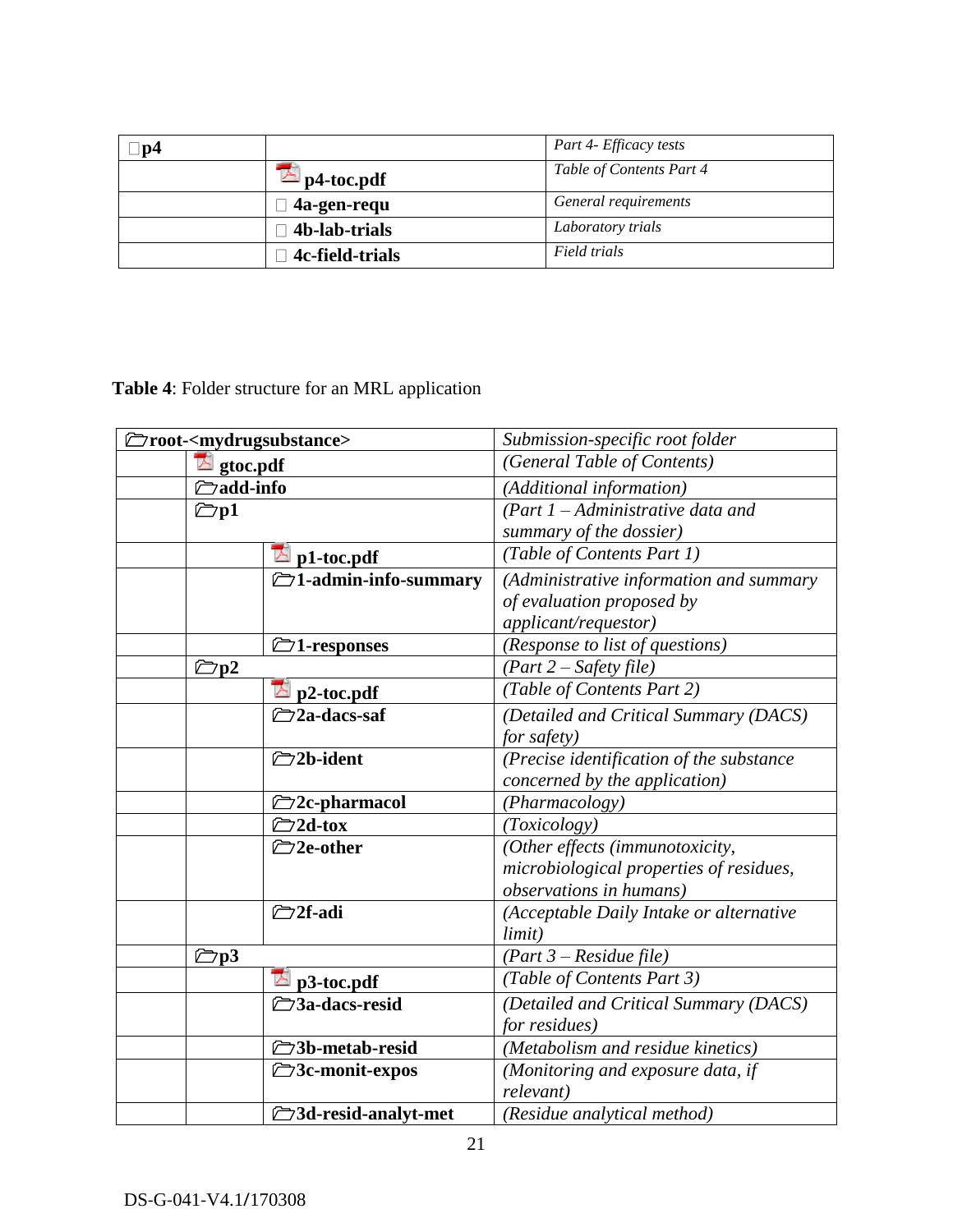|  |                                             | $(Part 4 - Risk management considerations)$ |
|--|---------------------------------------------|---------------------------------------------|
|  | p4-toc.pdf                                  | (Table of Contents Part 4)                  |
|  | <sup>2</sup> / <sub>4</sub> a-other-factors | (Other legitimate factors)                  |
|  | <b>◯4b-other-rm</b>                         | (Other relevant risk management             |
|  | $\Box$ 4c-mrls                              | <i>considerations</i> )                     |
|  | <b><del></del>∂</b> 4d-extrapolation        | (Elaboration of MRLs)                       |
|  |                                             | (Considerations on possible extrapolation   |
|  |                                             | of MRLs)                                    |

### <span id="page-21-0"></span>**2.3.3. File naming convention**

The maximum length of the name of a single folder or file is 64 characters including the extension. Folder or file names should be written in lower case only. All files should have one and only one file extension. The file extension should be used to indicate the format of the file. For Part 1 administrative information file naming, see Appendix 2.

### **Root folder**

The name of the top level folder ("root folder") of each Veterinary folder structure should allow appropriate identification of the submission, especially in cases where more than one Veterinary structure is located on a single hard medium.

Each root folder name must start with the letters "**root**", followed by a specific identification of the submission which can be defined by the applicant.

A hyphen ("-" character) should be used as separator.

It is recommended to use as specific identification

- the product (invented) name and/or
- the procedure number (if known), especially if more than one procedure is included on the same CD, and /or
- the submission date or day of procedure, to allow tracking of updates during the procedure

### **Example**

root-mydrug root-wonderpill-H000001-1nov2018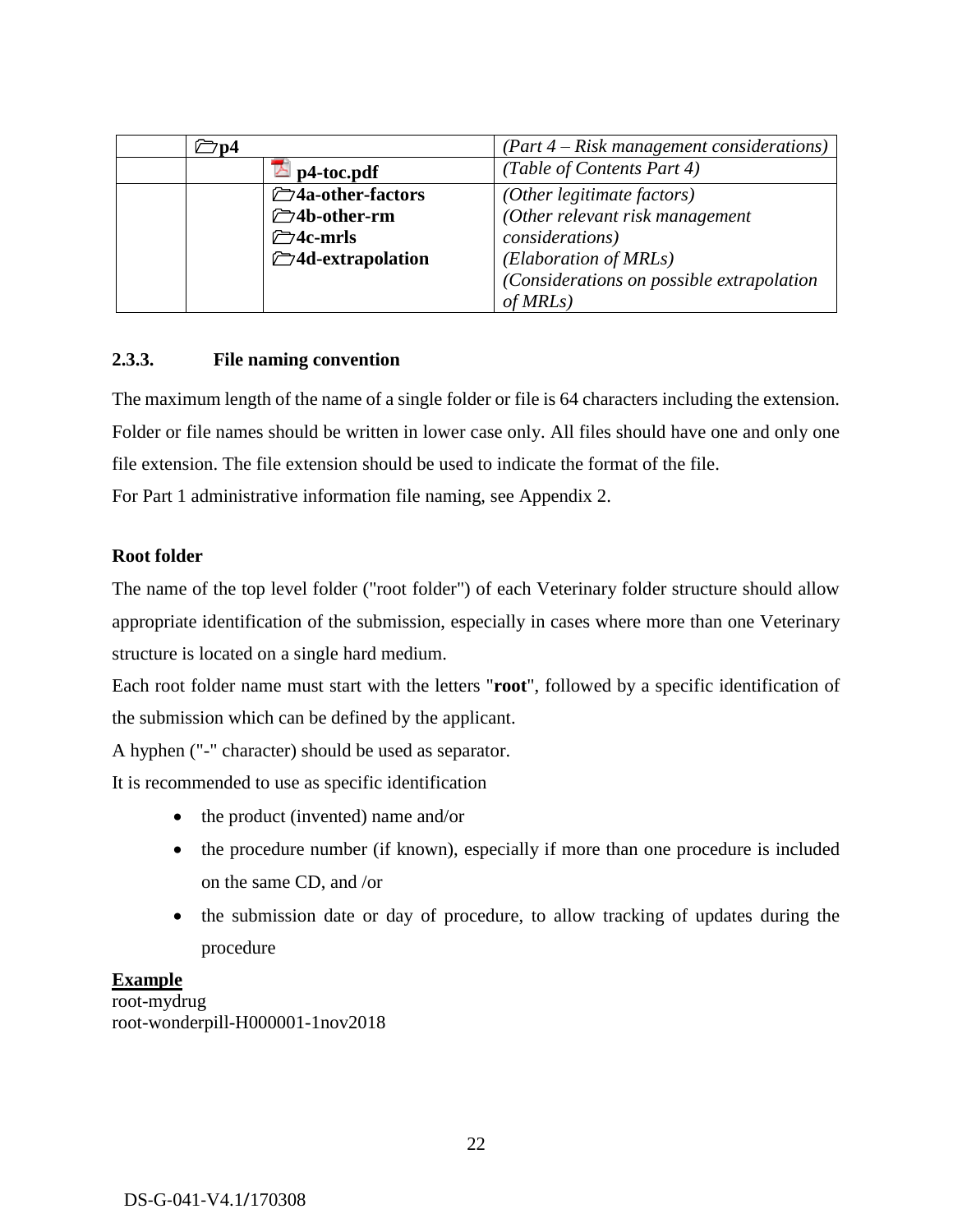### **Folder "add-info" (additional information)**

The folder structure includes a folder called "*add-info*" located in the root folder.

Where the applicant still has to fulfil any specific national requirements, related country-specific documents should be provided in this folder. If so, subfolders should be included named with the country code of the country (*Appendix 2*).

Any files submitted voluntarily for information only, like user instructions for the reviewer, should also be placed in the folder "*add-info*". Files and subfolders in the folder "*add-info*" are not subject to technical validation. In any case applicants should ensure that previous submissions include sufficient features for navigation like a hyperlinked table of contents.

Note that except in the case of the above mentioned documents, administrative information and scientific documentation should not be located in the "*add-info*" folder, but in the veterinary folders corresponding to the relevant veterinary dossier chapters.

### <span id="page-22-0"></span>**2.3.4. Adaptation of Folder Structure**

Where the structure defined in **Table 2** and **Table 3** applies, including additional folders within the structure of the e-submission is not permitted, with the exception of the folder "*add-info*" where subfolders could be constructed.

If applicants wish to further separate information within a given folder, this should only be done by clearer guidance in the Table of Contents (e.g. adding additional headings), or by using bookmarks within the appropriate documents (e.g. in order to clearer differentiate between target species, pharmaceutical forms, or lower numbered sections e.g. in the quality or safety dossier).

If there are empty folders in the submission because no data is provided these should be deleted as the folder structure should reflect only what actually is submitted. Corresponding positions in the relevant table of contents (TOC) should also be deleted.

A justification of absence of the folder should be mentioned in the cover letter.

When only little information is presented for a number of folders at the same level of granularity, it is acceptable to include all the information in a single PDF at the higher level of the granularity. This should be indicated in the TOC.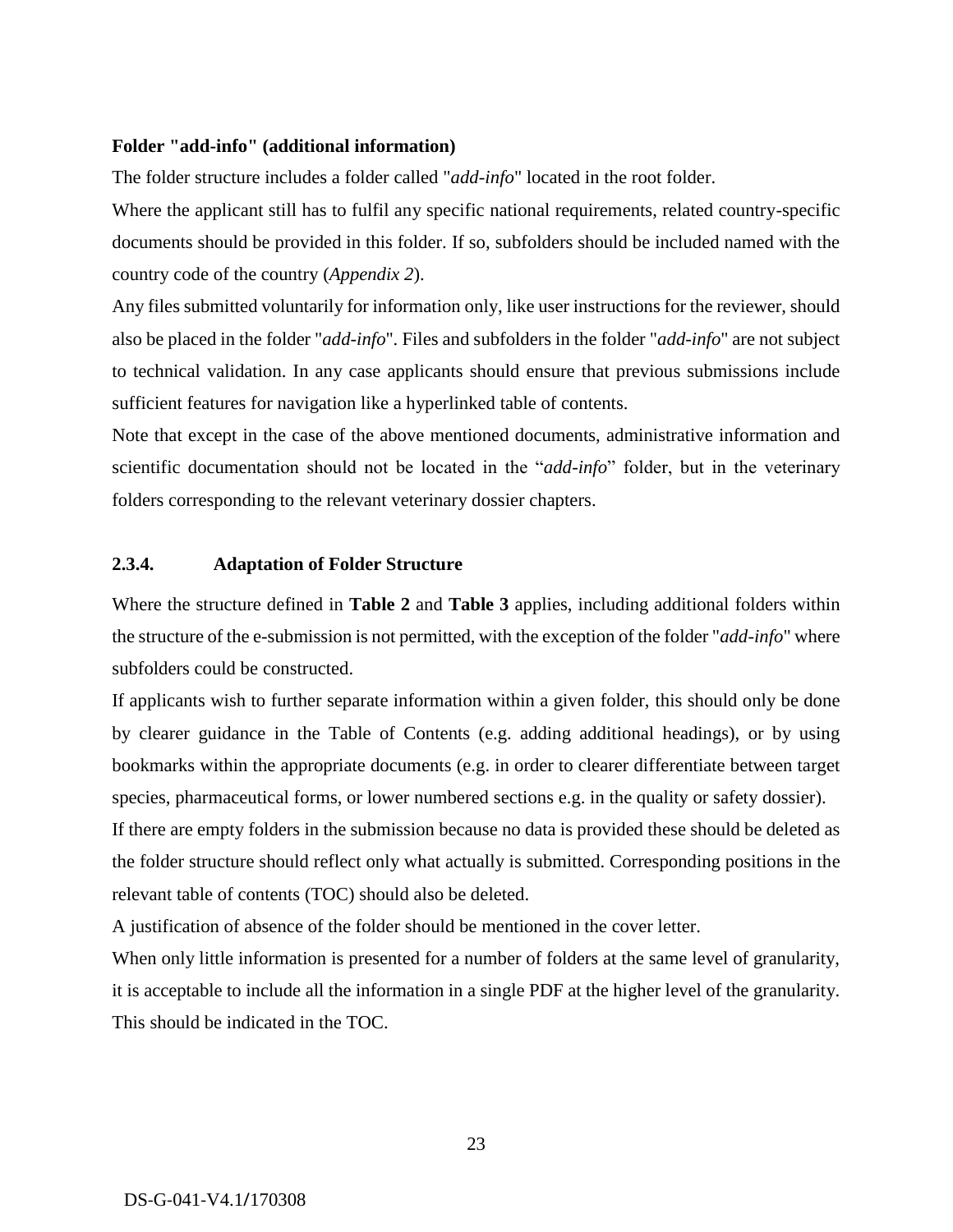### <span id="page-23-0"></span>**2.3.5. Tables of Contents: Electronic Veterinary Dossier**

The dossier structure in veterinary submissions might vary considerably between applicants and applications, and any veterinary dossier should therefore include clear navigation tools to facilitate the assessment. A clear General Table of Contents GTOC is an essential tool for navigation within an electronic dossier, and examples for TOC entries are provided below.

However, the examples are for guidance purposes only; thus, alternative TOCs and file granularity that can ensure a similar and efficient level of navigation are also acceptable.

In case a file granularity is chosen that combines several documents within a single PDF (e.g. for a complete dossier subchapter), further navigation features (e.g. via bookmarks) within the PDF file should be used that follow the same rationale as described for the TOC examples in this guidance.

The TOC examples below provide solutions for:

- 1. Simple automated TOC builders, using veterinary electronic submission file and folder names only (grey shaded examples), or
- 2. TOCs that include additional information either through manual creation / editing or by using more complex software solutions to automatically generate TOCs.

Simple TOC builders must only be used where descriptive file names are used throughout the submission, thereby ensuring easy identification of content and efficient navigation.

The general principles below apply similarly to both pharmaceutical and immunological dossiers.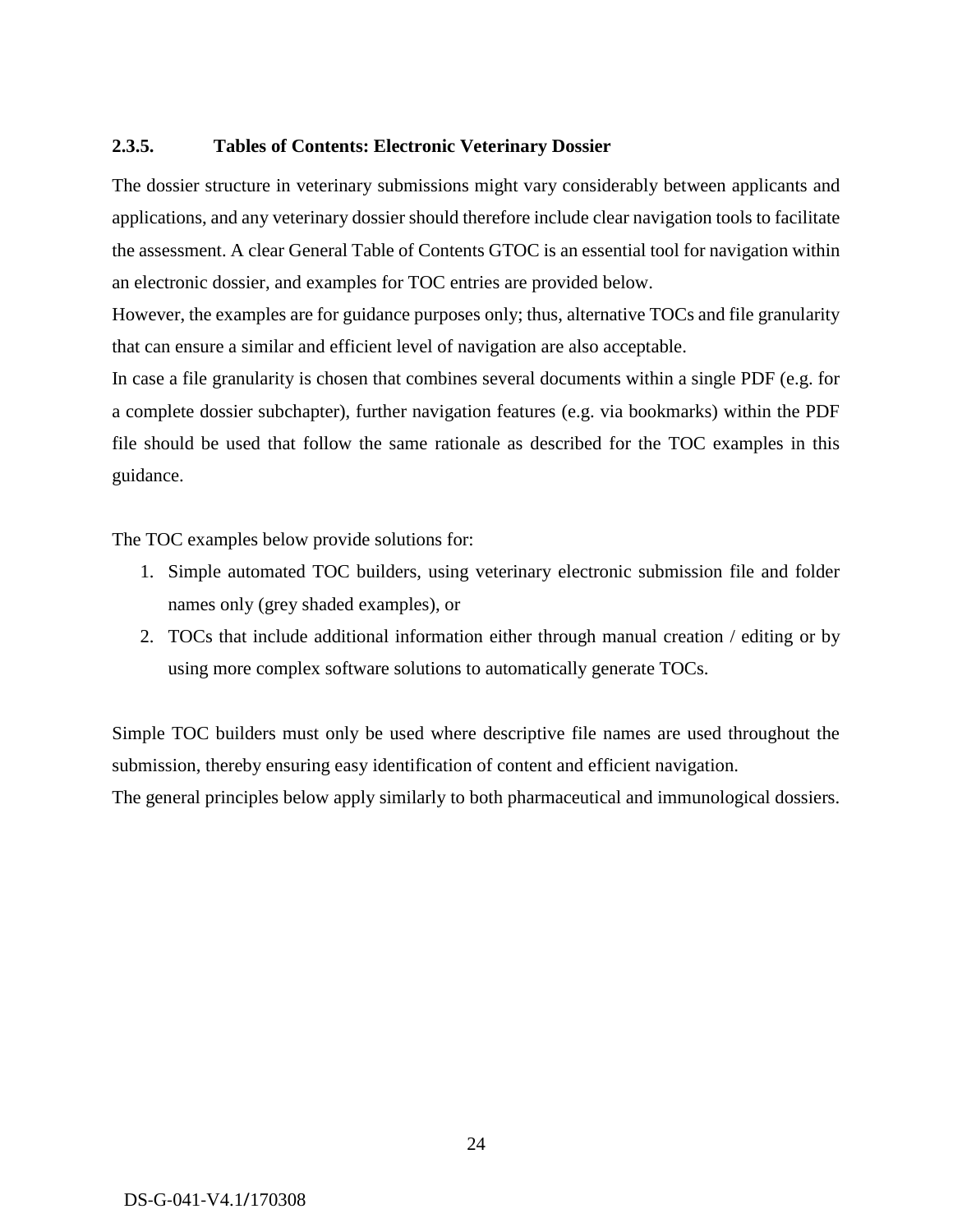The diagrams below illustrate the recommended use of features for navigation.

### **Navigation to GTOC only**



**Navigation via GTOC and part-specific TOCs:**



**Fig 1:** Diagram for recommended use of features for navigation.

The GTOC should be named "*gtoc.pdf*". The files containing the part-specific TOCs should be named "*p1-toc.pdf*", "*p2-toc.pdf*", "*p3-toc.pdf*" and "*p4-toc.pdf*".

In case of immunological products, the contents of Part 3E 'Assessment for products containing or consisting of GMOs' may be covered by a separate TOC for this subpart, named "*p3e-toc.pdf*".

The GTOC should be a complete index to the whole dossier either referring directly to content documents or via the part-specific TOCs, while the TOC for each part of the dossier should be a complete index for that part of the dossier. Files being present in the folder "add-info" should not be included in the GTOC or TOCs.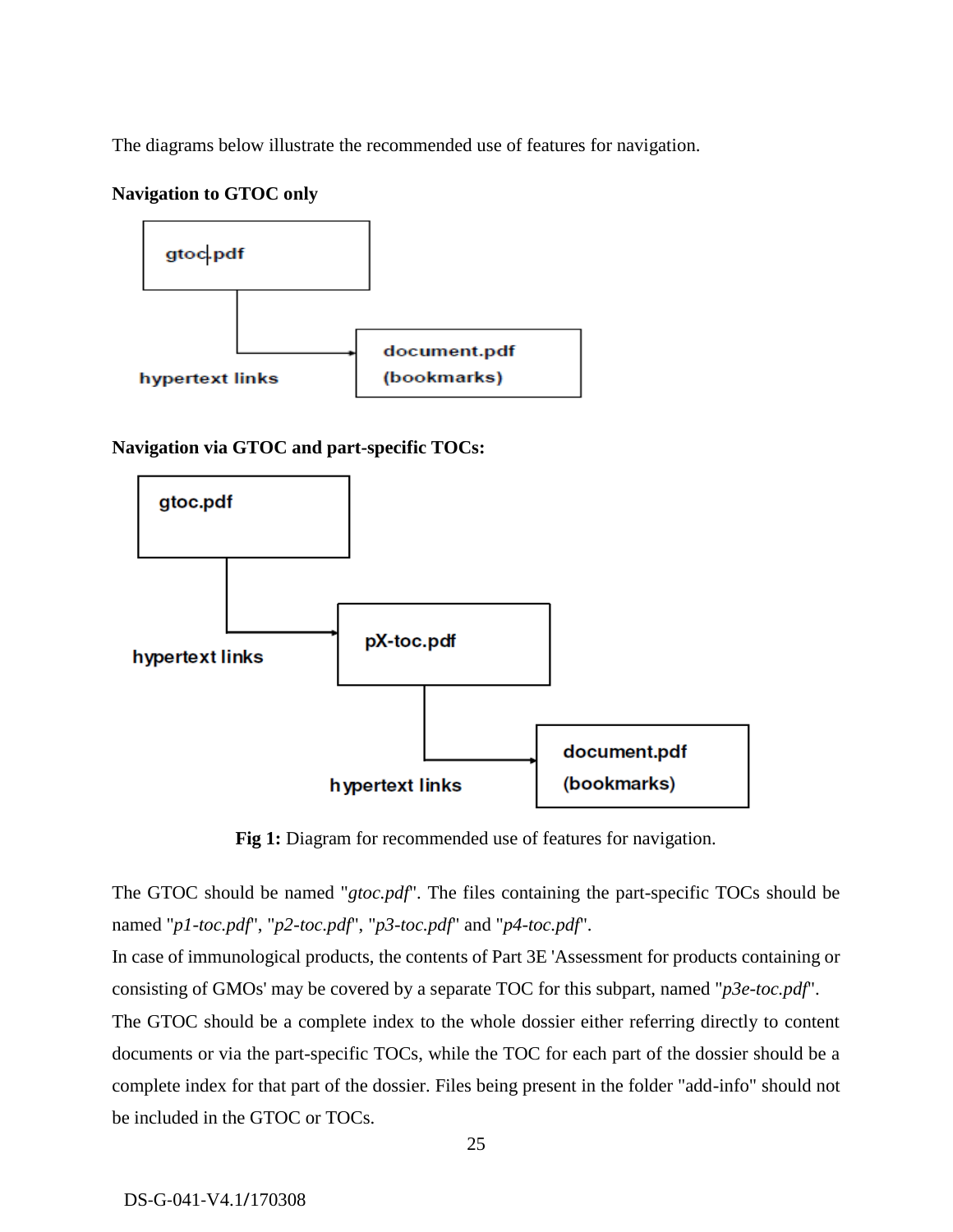Hypertext links in GTOC or TOCs are essential for efficient navigation through any larger submission. Therefore, all documents in the submission should be referenced in a GTOC or TOC using a hyperlink. The general TOC should always be hyperlinked to any part-specific TOCs. Hyperlinks to the documents in each dossier part should be present either in the GTOC or the partspecific TOCs. Hyperlinks should only be made to documents within the same veterinary electronic submission and not to external sources.

Where applicable, the GTOC structure should follow the structure of an application dossier. It should be a complete index to the whole dossier.

### **Example of GTOC level**

| Part   | <b>Summary of the Dossier</b>        |
|--------|--------------------------------------|
| Part 2 | Quality/Pharmaceutical Documentation |

The blue underlined text illustrates where hyperlinks to individual documents should appear.

| $pl$ -toc.pdf |  |  |
|---------------|--|--|
| p2-toc.pdf    |  |  |

### **Example of TOC level**

| $\Delta c$<br>∠⊥        | <b>Stability Tests</b> |
|-------------------------|------------------------|
| $\Delta$ C <sub>1</sub> | Active substance(s)    |

| $2f$ -act-stab   $2f$ 1-stability-active-subst.pdf |  |
|----------------------------------------------------|--|
|                                                    |  |

The granularity of the GTOC should usually be more detailed than the veterinary electronic submission folder structure to ensure that documents are easy to find.

A descriptive file name for each document should be used to allow easy identification of its content where more than one document is listed under the TOC lowest sub-heading.

### **Example**:

| 1a-admin-info | <b>Administrative information</b> |
|---------------|-----------------------------------|
|---------------|-----------------------------------|

However where it is not possible to use descriptive file names, e.g. taking into account path length restrictions, the applicant has to add further information to the TOC such as descriptive titles, document reference numbers, authors, etc.…

| Part 1               | <b>Administrative information</b>                              |  |  |
|----------------------|----------------------------------------------------------------|--|--|
| $\sim$ Annex-5-5.pdf | Curriculum Vitae of the Qualified Person for Pharmacovigilance |  |  |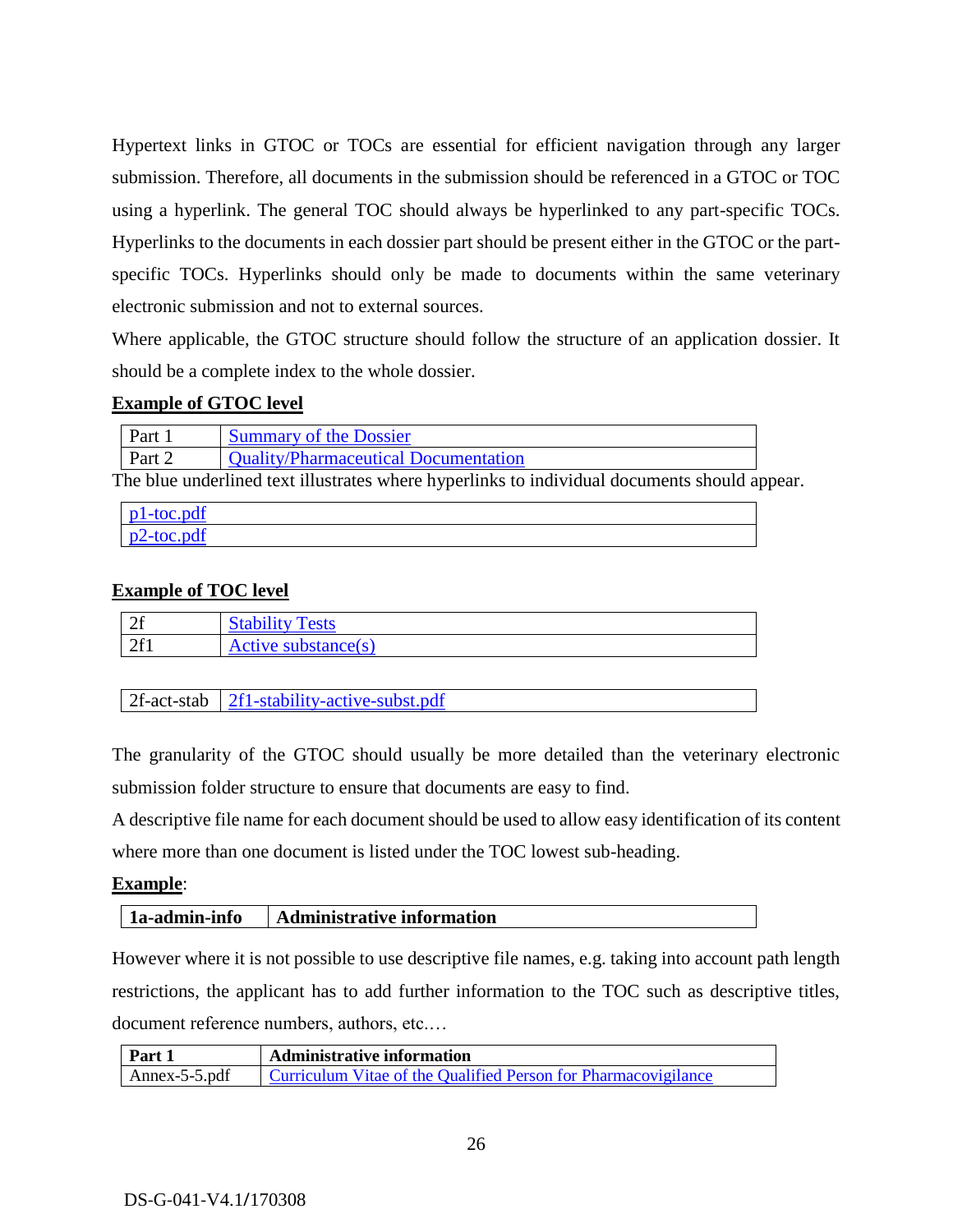### <span id="page-26-0"></span>**2.3.6. Folder Names**

Folder names should be in English and where the Veterinary submission structure defined in this guidance is applicable follow exactly the conventions given in:

- **Table 2** for pharmaceutical products,
- **Table 3** for immunological products and ,
- **Table 4** for MRL applications**.**

# <span id="page-26-1"></span>**2.3.7. Folder Structure for Initial MAA**

The folder structure for an electronic submission of an initial application for marketing authorization is shown in section 2.3.2.

# <span id="page-26-2"></span>**2.3.8. Use of Summary Reports in MRL Dossier**

Summary reports (obligatory Detailed and Critical Summaries or DACS) should be saved into p1, and the textual summaries are optional (see **Table 4**).

### <span id="page-26-3"></span>**2.3.9. Submission Structure for Updates during Assessment Phase**

The initial submission and subsequent amendments during the assessment phase should use different root folder names to allow efficient tracking of submissions, e.g. by including the submission date or day of procedure.

Though applicants are strongly encouraged to use in subsequent submissions consistent file naming conventions there is no requirement to exactly preserve file names during life cycle changes; in fact, logical differences in file names can be helpful during review when both files are open simultaneously for comparative or other purposes.

# <span id="page-26-4"></span>**2.3.10. Validation Updates**

As a consequence of the technical or regulatory validation process there may be the need for updates of the Veterinary submission.

Normally, a corrected version of the full application has to be re-submitted if the submission is technically invalid.

If there is a need to update the dossier due to the content validation, the applicant should liaise with the relevant authority in GCC whether these documents could be submitted as single documents, or sending an updated veterinary submission is required. Single files should be properly named so it is easily understood what is submitted.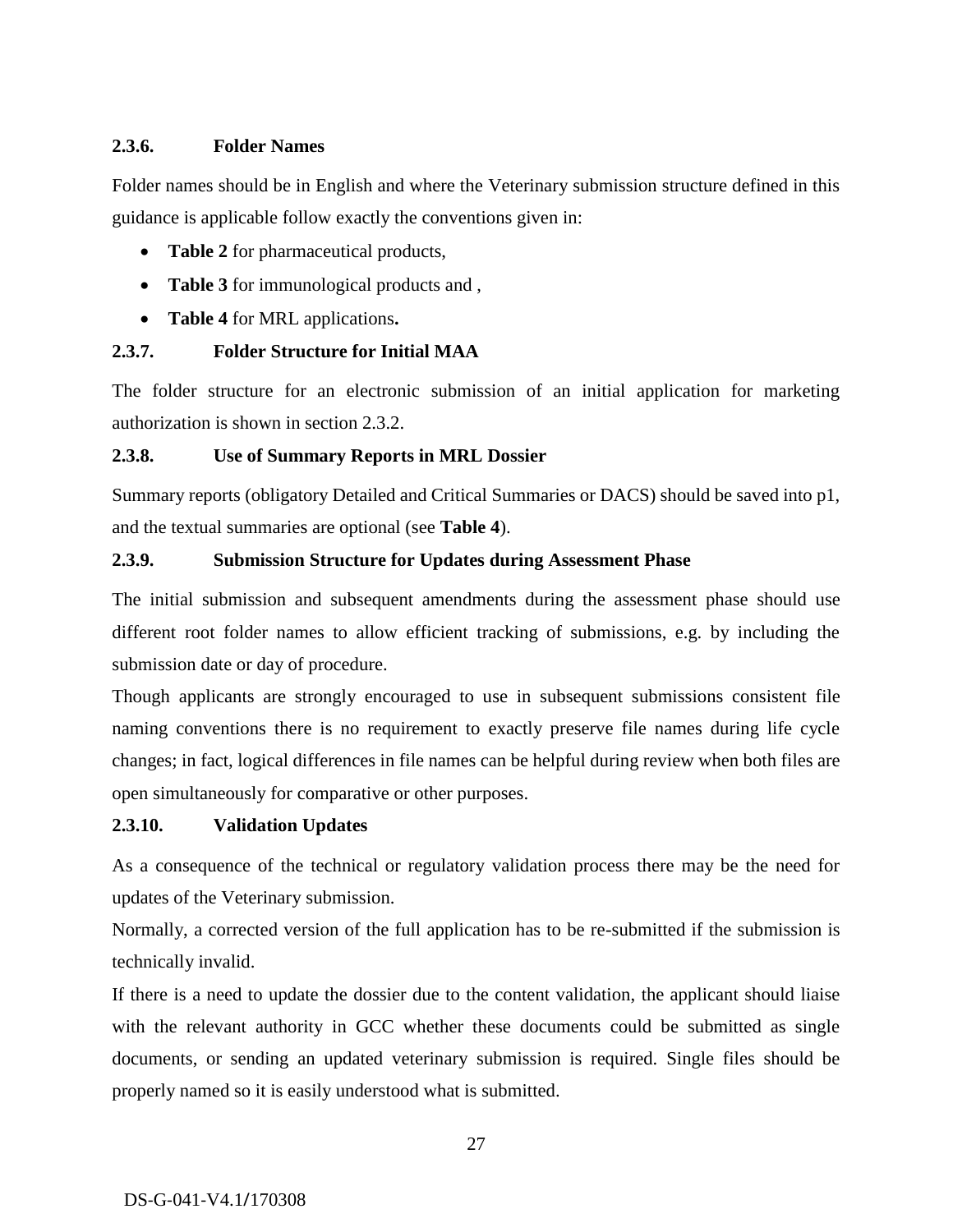### <span id="page-27-0"></span>**2.3.11. Responses to Questions**

In response to questions on the initial submission, the applicant submits document(s) containing the actual text of the responses as well as amendments to the initial dossier.

If the response submission contains more than a single file, the main response document(s) should be located in the folder "1-*responses*" in Part 1. Any additional documents submitted with the responses should be assigned to the relevant folders "*add-info*", as specified in section *2.3.2*. The response submission is a stand-alone submission; it is thus not required to send an update of the initial veterinary submission consolidated with the responses (i.e. the new submission should include a cover letter, the responses and the updated document if needed in relevant sections).

Where new or updated documents are required, easy navigation to the new or updated documents should be ensured.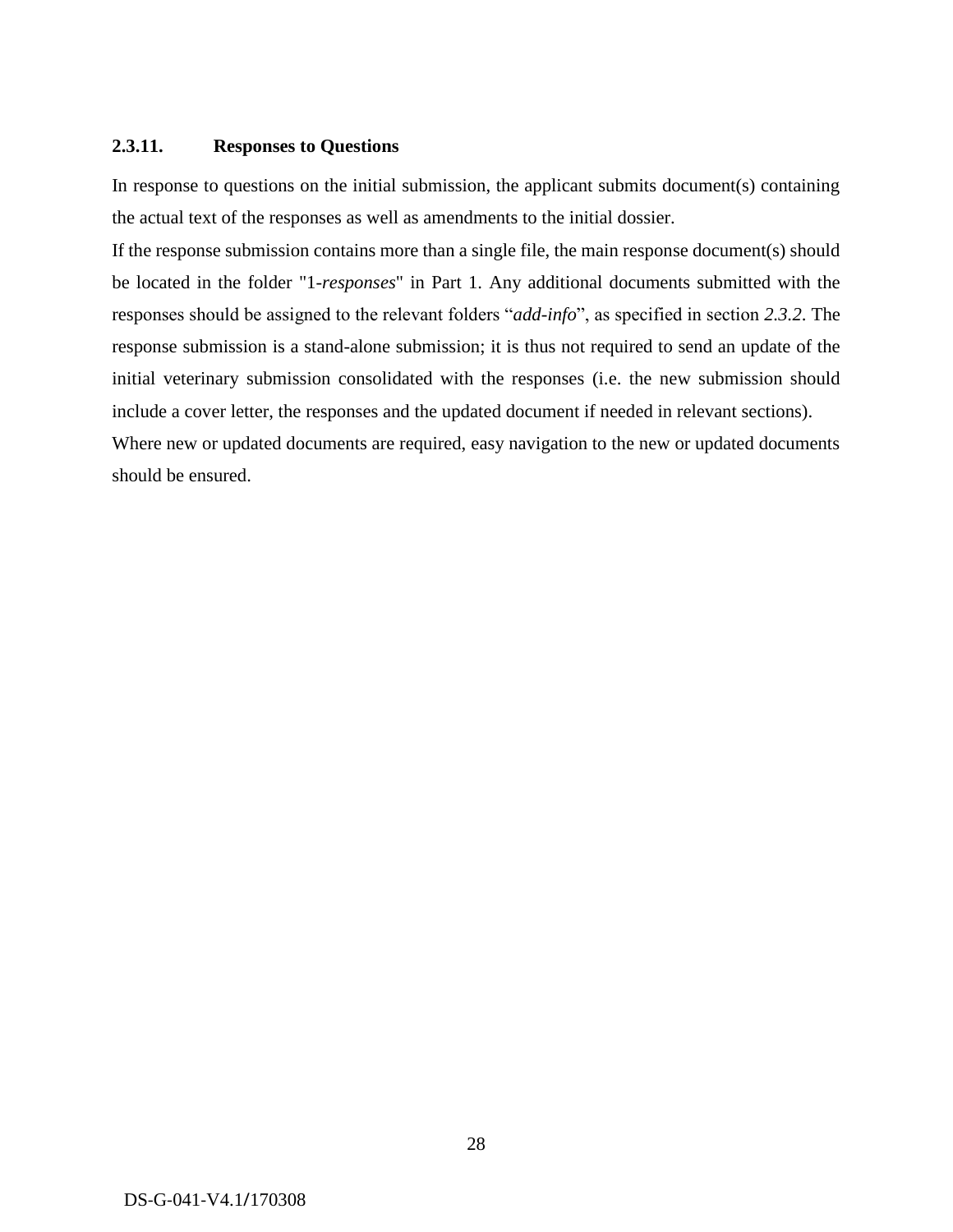#### <span id="page-28-0"></span>*Appendix 1: Example Screenshot*

This appendix is included only to demonstrate how the directory structure may appear for Veterinary submission for Gulf Cooperation Council (GCC).

Part 1: Folder structure for 1a-admin-info (Administrative and Product Information, Clinical Summaries, Responses to questions)



**Fig 2**: Folder structure for 1a-admin-info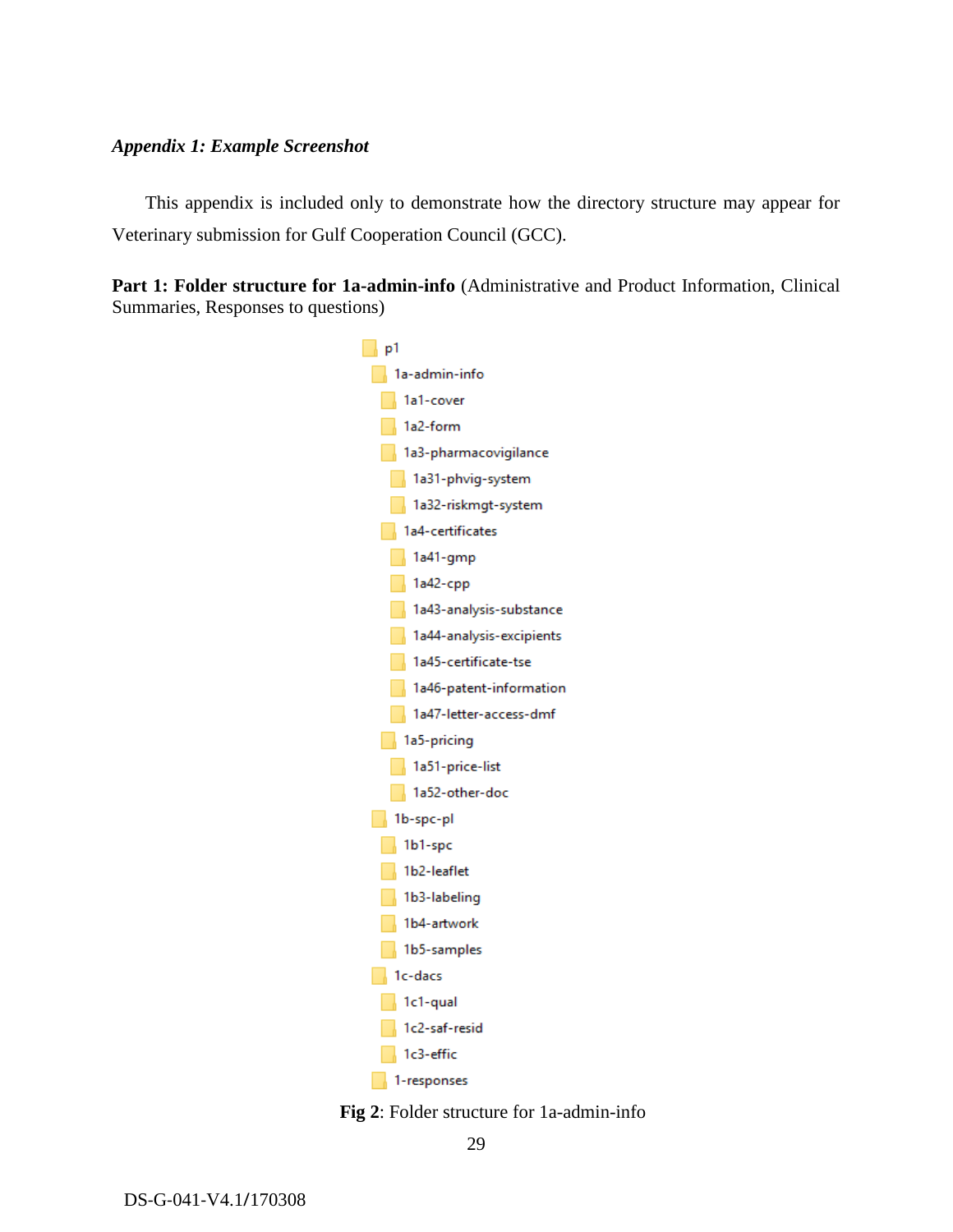### **Pharmaceutical Folder**



**Fig 3**: Folder structure for pharmaceutical application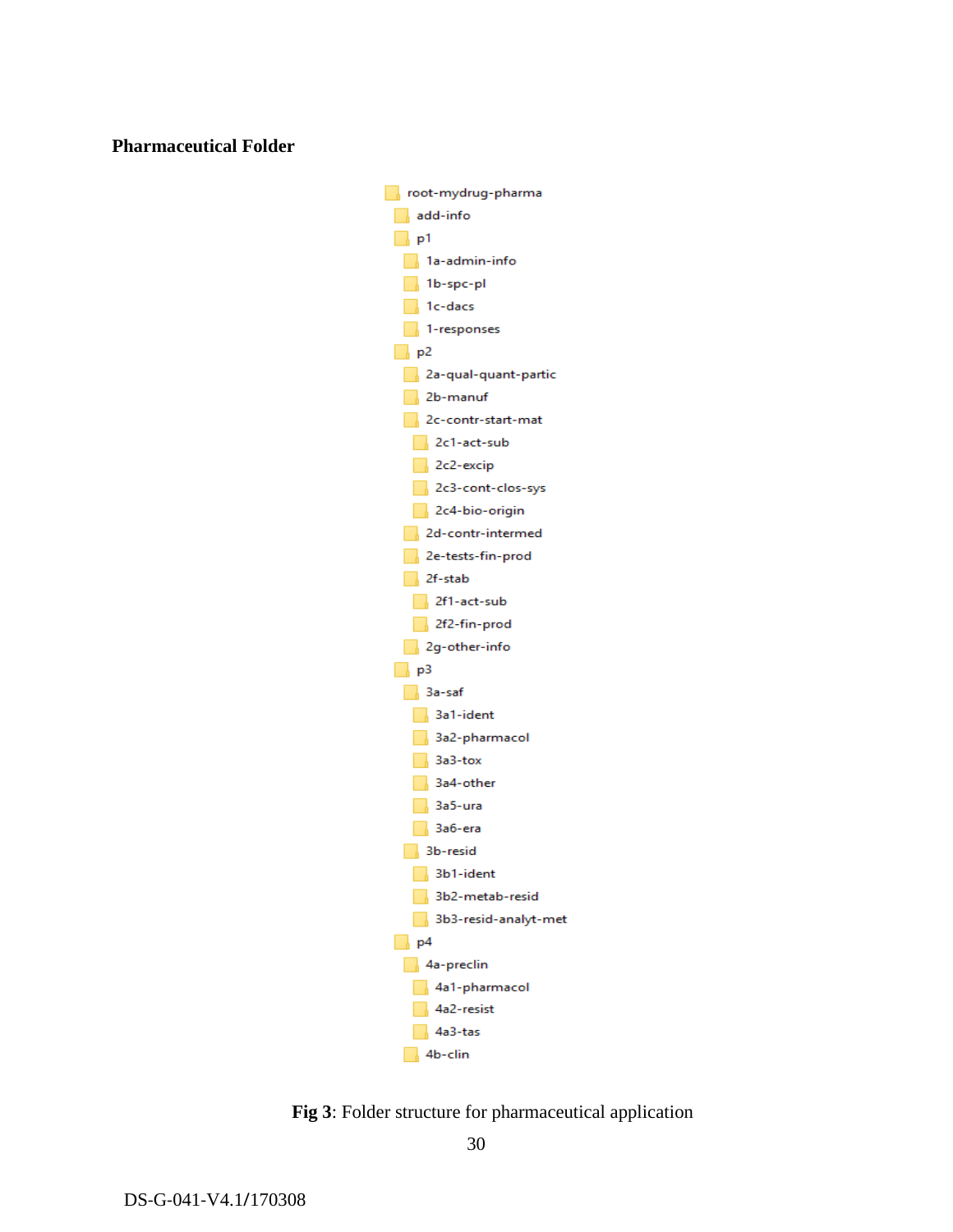### **Immunology Folder**



**Fig 4**: Folder structure for immunology application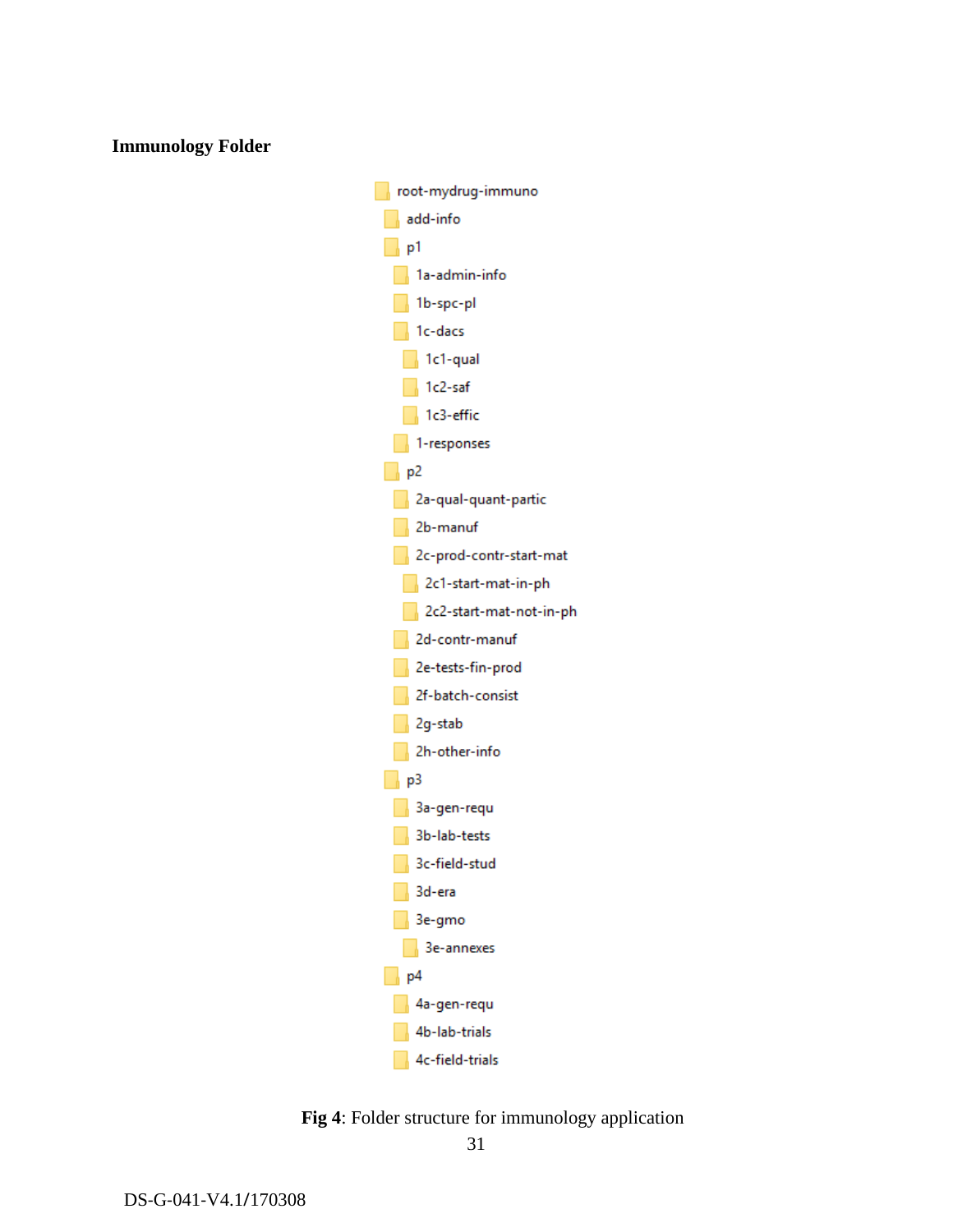| root-mydrugsubstance-MRL   |  |  |  |
|----------------------------|--|--|--|
| add-info                   |  |  |  |
|                            |  |  |  |
| 1-admin-info-summary       |  |  |  |
| $\blacksquare$ 1-responses |  |  |  |
| ∣ <sub>n</sub> p2          |  |  |  |
| 2a-dacs-saf                |  |  |  |
| 2b-ident                   |  |  |  |
| 2c-pharmacol               |  |  |  |
| $2d$ -tox                  |  |  |  |
| 2e-other                   |  |  |  |
| 2f-adi                     |  |  |  |
| $\begin{array}{ c c }$ p3  |  |  |  |
| 3a-dacs-resid              |  |  |  |
| 3b-metab-resid             |  |  |  |
| 3c-monit-expos             |  |  |  |
| 3d-resid-analyt-met        |  |  |  |
| $\Box$ p4                  |  |  |  |
| 4a-other-factors           |  |  |  |
| 4b-other-rm                |  |  |  |
| $\sqrt{4c}$ -mrls          |  |  |  |
| 4d-extrapolation           |  |  |  |

**Fig 5**: Folder structure for MRL application

**Note**: Please contact the agency before to submit a MRL application



**Fig 6**: Folder structure for add-info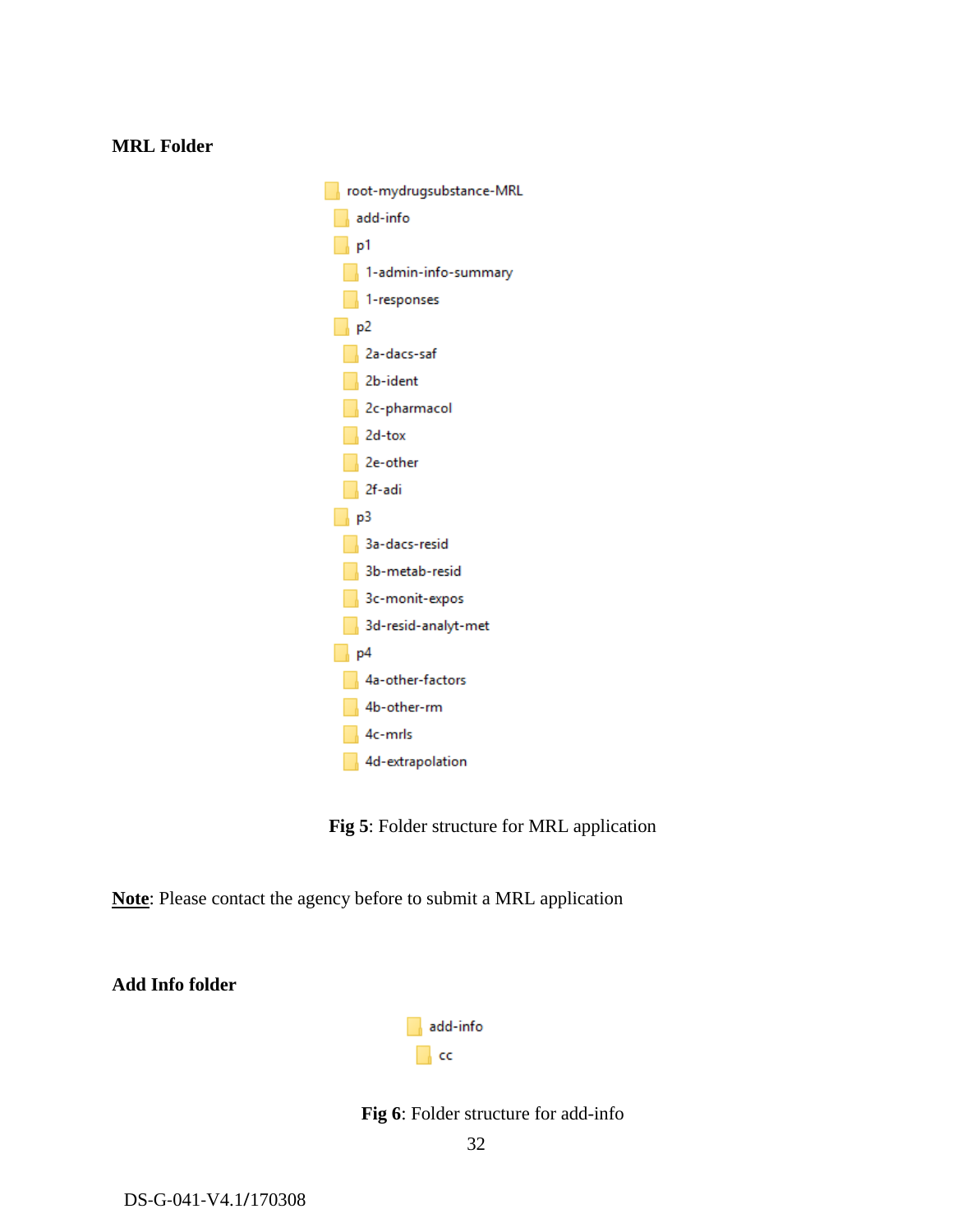### <span id="page-32-0"></span>*Appendix 2: Directory/File Structure for Part 1*

The directory / file structure is defined in this appendix as a table containing the following information:

The names of the actual files and directories used should be presented in lower case in accordance with the specification. The codes "*VAR*" and "*EXT*" represent a variable component of the file name and a representation of a file extension respectively. The use of upper case for those codes is for illustrative purposes only to show differentiation between the variable parts and the fixed part of the name.

Please note that "*CC*" represents the country code and "*LL*" the language code. It is added to a directory if a file is specific to a country.

| <b>Section</b>                                  | <b>Description</b>                                                |                                                                                               | <b>Folder</b>                                                                               | <b>File name</b>          |
|-------------------------------------------------|-------------------------------------------------------------------|-----------------------------------------------------------------------------------------------|---------------------------------------------------------------------------------------------|---------------------------|
| add-info                                        | <b>Additional data</b>                                            |                                                                                               | $add\text{-}info/CC$                                                                        |                           |
| p1                                              | Part 1                                                            |                                                                                               |                                                                                             |                           |
| 1a                                              | <b>Administrative Information</b>                                 |                                                                                               |                                                                                             |                           |
| 1a1                                             | Cover letter                                                      | CC                                                                                            | $p1\langle 1a$ -admin-info $\langle 1a1$ -cover                                             | CC-cover-Var.pdf          |
| 1a2                                             | <b>Application Form</b>                                           |                                                                                               | $p1\backslash Ia$ -admin-info $\backslash Ia2$ -<br>form\CC                                 | CC form Var.pdf           |
| 1a3                                             | Pharmacovigilance                                                 |                                                                                               |                                                                                             |                           |
| 1a31                                            | Pharmacovigilance<br>System                                       | $p1\backslash 1a$ -admin-info $\backslash 1a3$ -<br>pharmacovigilance\1a31-<br>phvig-system   |                                                                                             | phvigsystem-<br>Var.pdf   |
| 1a32                                            | <b>Risk Management Plan</b>                                       | $p1\backslash Ia$ -admin-info $\backslash Ia3$ -<br>pharmacovigilance\1a32-<br>riskmgt-system |                                                                                             | riskmgtsystem-<br>Var.pdf |
| 1a4                                             | <b>Certificates and Documents</b>                                 |                                                                                               |                                                                                             |                           |
| 1a41                                            | <b>GMP</b> Certificate                                            |                                                                                               | $p1\backslash 1a$ -admin-info $\backslash 1a4$ -<br>$certificates \$ 1a41-gmp               | gmp-Var.pdf               |
| 1a42                                            | <b>CPP</b>                                                        |                                                                                               | $p1\backslash 1a$ -admin-info $\backslash 1a4$ -<br>$certificates \$ 1a42-cpp               | $cpp$ -Var.pdf            |
| 1a43                                            | Certificate of analysis -<br>Drug Substance & Finished<br>Product | $p1\backslash 1a$ -admin-info $\backslash 1a4$ -<br>certificates\1a43-analysis-<br>substance  |                                                                                             | drugsubstance-<br>Var.pdf |
| Certificate of analysis –<br>1a44<br>Excipients |                                                                   |                                                                                               | $p1\backslash 1a$ -admin-info $\backslash 1a4$ -<br>$certificates \setminus 1a44-analysis-$ | excipients-Var.pdf        |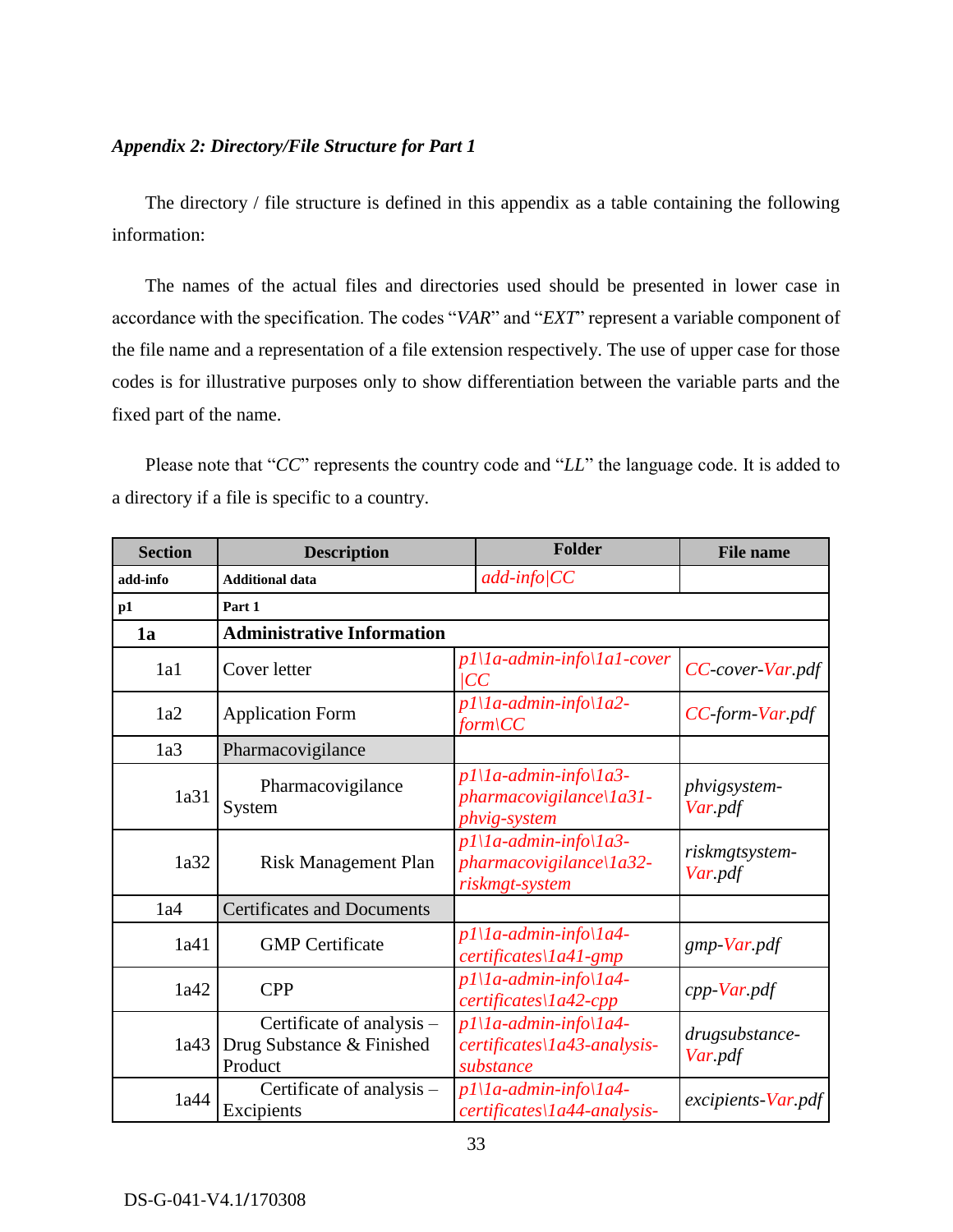| <b>Section</b>                                                            | <b>Description</b>                                 | Folder                                                                                                        |  | <b>File name</b>           |
|---------------------------------------------------------------------------|----------------------------------------------------|---------------------------------------------------------------------------------------------------------------|--|----------------------------|
|                                                                           |                                                    | excipients                                                                                                    |  |                            |
| 1a45                                                                      | Certificate of suitability<br>for TSE              | $p1\backslash 1a$ -admin-info $\backslash 1a4$ -<br>certificates\1a45-certificate-<br>tse                     |  | $tse\,Var.pdf$             |
| 1a46                                                                      | <b>Patent Information</b>                          | $p1\backslash 1a$ -admin-info $\backslash 1a4$ -<br>certificates\1a46-patent-<br>information                  |  | patent-Var.pdf             |
| 1a47                                                                      | Letter of access or<br>acknowledgment to DMF       | $pI\setminus Ia$ -admin-info $\setminus Ia4$ -<br>certificates\1a47-letter-<br>access-dmf                     |  | accessdmf-<br>Var.pdf      |
| 1a5                                                                       | Pricing                                            |                                                                                                               |  |                            |
| 1a51                                                                      | Price list                                         | $p1\backslash 1a$ -admin-info $\backslash 1a5$ -<br>$pricing \langle Ia51-price-list \rangle CC$              |  | CC-price-Var.pdf           |
| 1a52                                                                      | Other documents related                            | $p1\backslash 1a$ -admin-info $\backslash 1a5$ -<br>$pricing \langle Ia52\text{-}other\text{-}doc \rangle CC$ |  | CC-others-<br>Var.pdf      |
| <b>SPC and Product Literature (Product Information)</b><br>1 <sub>b</sub> |                                                    |                                                                                                               |  |                            |
| 1 <sub>b1</sub>                                                           | <b>Summary of Product</b><br>Characteristics (SPC) | $p1\backslash 1b$ -spc-pl $\backslash 1b1$ -spc/CC                                                            |  | $CC$ -spc-Var.pdf          |
| 1 <sub>b2</sub>                                                           | Package leaflet (PL)                               | $p1\backslash 1b$ -spc-pl $\backslash 1b2$ -<br>leaflet/CC/LL                                                 |  | CC-leaflet-<br>Var.pdf     |
| 1 <sub>b3</sub>                                                           | Labeling                                           | $p1\backslash 1b$ -spc-pl $\backslash 1b3$ -<br>$labeling$ \CC\LL                                             |  | CC-label-Var.pdf           |
| 1 <sub>b4</sub>                                                           | Artwork (Mock-ups)                                 | $p1\backslash 1b$ -spc-pl $\backslash 1b4$ -<br>$artwork$ $CC$                                                |  | CC-artwork-<br>Var.pdf     |
| 1 <sub>b5</sub>                                                           | Samples                                            | $p1\backslash 1b$ -spc-pl $\backslash 1b5$ -<br>$samples \setminus CC$                                        |  | CC-samples-<br>Var.pdf     |
| 1 <sub>c</sub>                                                            | <b>Critical Summaries</b>                          |                                                                                                               |  |                            |
| 1c1                                                                       | Quality                                            | $pI\setminus Ic$ -dacs $\setminus IcI$ -qual                                                                  |  | quality-Var.pdf            |
| 1c2                                                                       | Safety (pharmaceutical)                            | $pI\setminus Ic\text{-}dacs\setminus Ic2\text{-}saf\text{-}resid$                                             |  | safety-residue-<br>Var.pdf |
|                                                                           | Safety (immunological)                             | $p1\backslash1c$ -dacs $\backslash1c2$ -saf                                                                   |  | safety-Var.pdf             |
| 1c3                                                                       | Efficacy                                           | $pI\setminus Ic$ -dacs $\setminus Ic3$ -effic                                                                 |  | efficacy-Var.pdf           |
| $1 -$<br>responses                                                        | <b>Response to Questions</b>                       | $p1\backslash 1$ -responses $\backslash CC$                                                                   |  | CC-responses-<br>Var.pdf   |